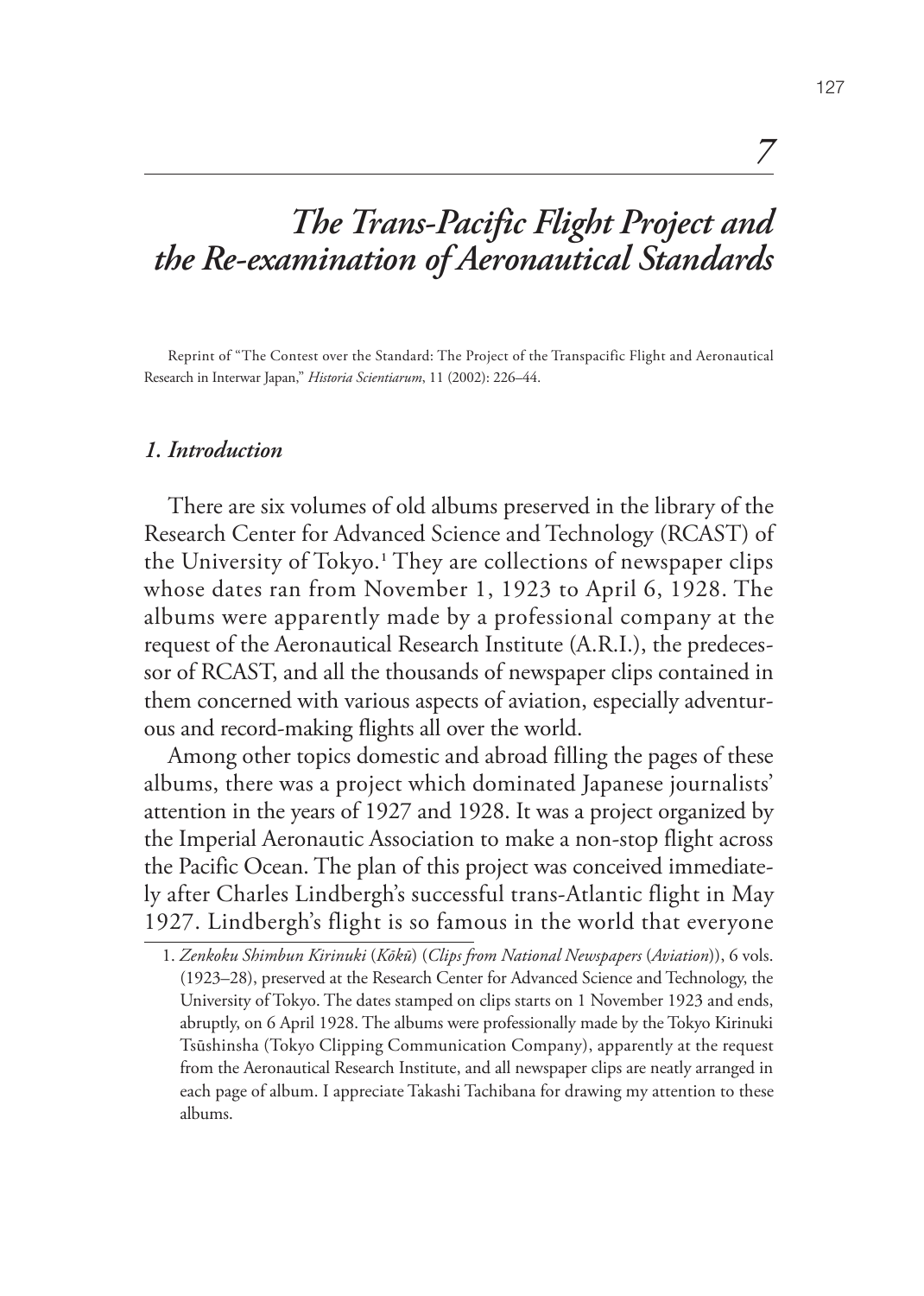knows his historic event today. But how about the flight across the Pacific? Here we encounter a question: while Lindbergh first flew across the Atlantic, who first flew across the Pacific? Most people, do not know its answer nor have ever thought about such a question. But considering the enthusiasm generated by Lindbergh, we wonder why the first trans-Pacific flight did not generate such enthusiasm nor was remembered in history in countries like Japan adjacent to the Pacific.

Though forgotten from our collective memory, there certainly were many attempts to fly across the Pacific in the 1920s and the early 1930s, and they did attract nationwide attention in Japan. And as the existence of the albums testifies, such adventurous attempts also caught the attention of A.R.I. engineers. Indeed, some of its members were deeply involved with the trans-Pacific project of the Imperial Aeronautic Association. Although the story of the trans-Pacific project was usually not referred to in a history of the A.R.I., the frustrated experience with the project had an important influence on its following activities, especially the development of a long-range monoplane called Kōkenki.

This chapter concerns with this forgotten episode of the trans-Pacific project and the involvement of A.R.I. engineers with the project. The most controversial issue arising from this project was over the applicability of the aeronautical standard to different types of airplanes. The chapter will discuss a process in which an aeronautical standard was constructed through their involvement with the project. It will particularly discuss the work of the young A.R.I. researcher Hidemasa Kimura who investigated the engineering foundation of aeronautical standards.

## *2. The Origin and Early Activities of the Aeronautical Research Institute*

 The organized effort of aeronautical research and development in Japan originated at the establishment of the Special Research Committee on Military Balloons (臨時軍用気球研究会) in 1909, a year after the Wright brothers' flight demonstration in Europe. Despite its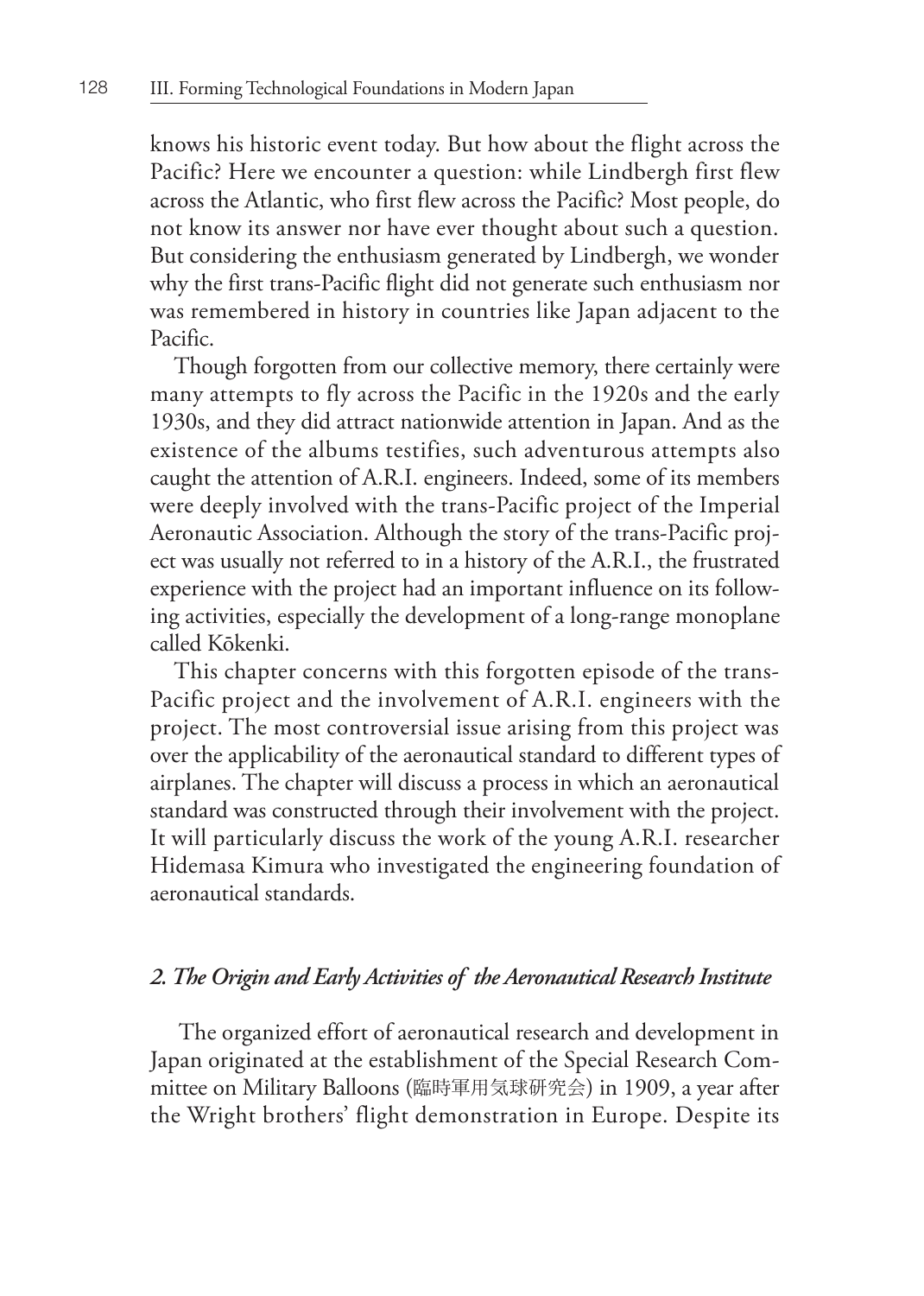name, it aimed at broader investigation on aeronautics, and consisted of civilian and military experts on aeronautics, including the physicist Aikitsu Tanakadate, the mechanical engineer Ariya Iguchi, and the meteorologist Seio Nakamura. Tanakadate and Iguchi were professors at the Schools of Science and Engineering of Tokyo Imperial University, and their early involvement with aeronautical matters worked in a sense as a seed for the later expansive growth of aeronautical research at the university.

In response to the rapid development of aviation, Tokyo Imperial University set up in 1916 a Committee for the Investigation of Aeronautics to explore the possibility of establishing an engineering department as well as a research institute solely devoted to the research and development of aeronautics. Its seven members gathered from Departments of Physics, Chemistry, Mechanical Engineering, and others, and they proposed a plan to establish such a department as well as a research institute. Not only making a plan, they also initiated aeronautical researches such as the one by Iguchi's team who carried up an engine to the top of Mt. Fuji to test its performance at high altitude.

In 1918, the university established the Aeronautics Department at the School of Engineering, and the Aeronautical Research Institute in Ecchūjima adjacent to Tokyo Bay.**<sup>2</sup>** They selected this location for the convenience to test seaplanes. The construction of its whole facilities including a wind tunnel and several factories was completed by 1920. In 1921, the Institute became an "attached institute" which had a more independent institutional status inside the university than the former adjacent institute. However, owing to the demolition of the new Ecchūjima facilities by the great Kanto Earthquake in 1923, the university had to rebuild the facilities, and decided to relocate the Institute to Komaba, about 10 km west from downtown. The facilities of the renewed Institute were substantially expanded from the original institute at Ecchūjima. It now included several factories,

<sup>2.</sup> For an institutional history of the Aeronautical Research Institute, see Nihon Kōkū Gakujutsushi Henshū Iinkai (the Editorial Committee of the History of Aeronautical Research in Japan), ed., *Nihon Kōkū Gakujutsushi* (*The History of Aeronautical Research in Japan*), *1910–1945* (Tokyo: Maruzen, 1990), pp. 259–290.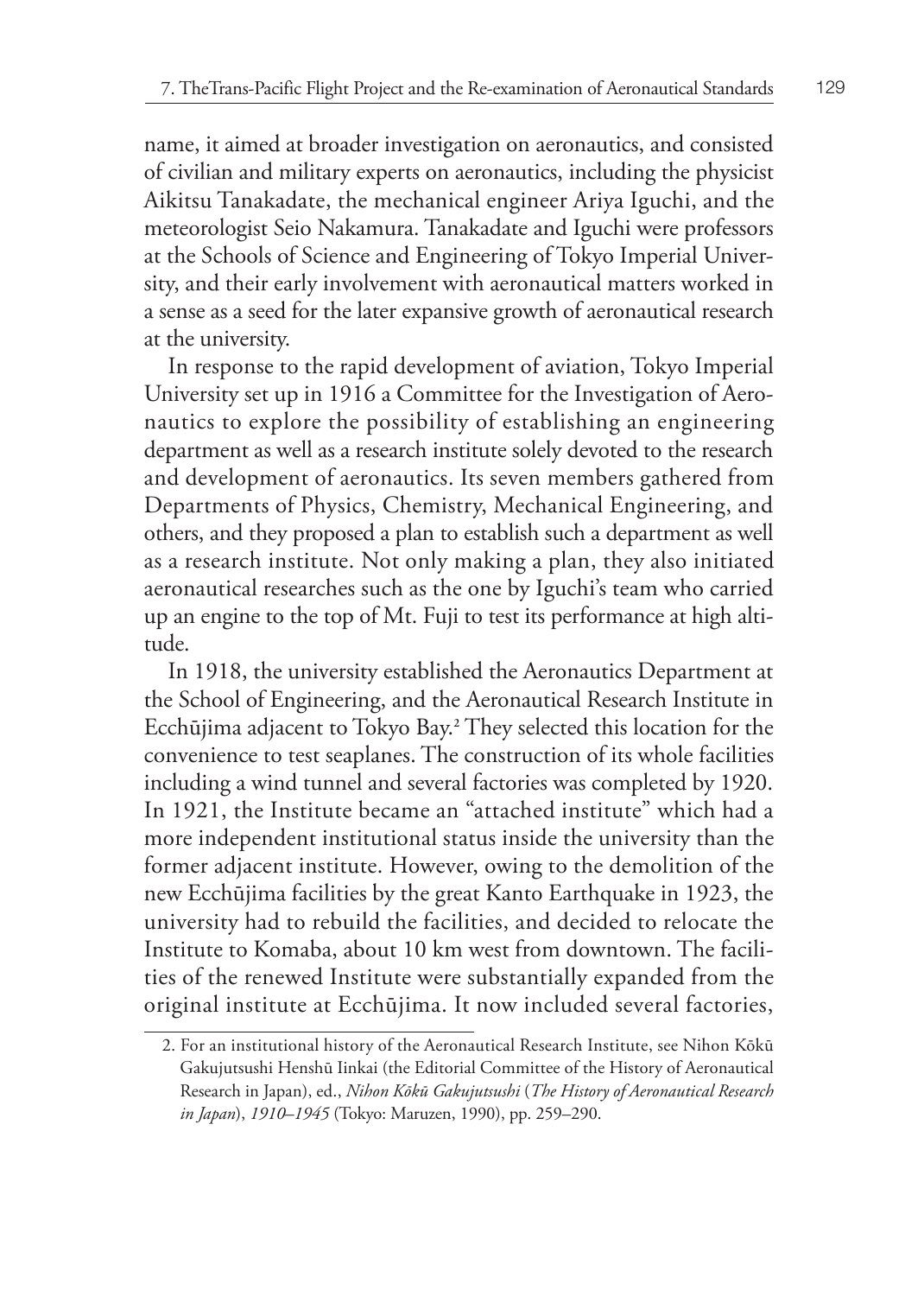some with most advanced machine tools, and consisted of the following eight research divisions: physics, chemistry, metallurgy, material, wind tunnel, engines, aeroplane, and instruments. But their construction was not completed until 1931, and until then, most members either worked at Ecchūjima or the university campus in Hongō without good experimental facilities.

In 1921, the year when the A.R.I. acquired a new institutional status, an Aeronautical Council (航空評議会) was established at the Ministry of Education as an advisory body to "discuss important issues relating to basic researches on aircraft and advise relevant Ministries."**<sup>3</sup>** It may be comparable to the Advisory Committee for Aeronautics in Britain or the National Advisory Committee for Aeronautics in the United States, but it seemingly had more limited functions than those foreign committees. The A.R.I. did not function to work under the Aeronautical Council, but many of its members served at the Council's committees and were naturally engaged in related work back at the A.R.I. There remain no archival records of minutes of Council meetings. The Annals of the Ministry of Education in those years only recorded the list of topical issues discussed at the Council from 1921 to 1925.**<sup>4</sup>** Most of the topics discussed at the Council concerned with the standardization of various aspects of the development and production of aircraft: units and instruments of aeronautical measurement, nomenclature of Japanese technical terms, measurements at wind tunnel, methods of testing materials to be used aircraft construction, and so forth.

The standardization of wind tunnel experiments, for instance, was a research item discussed at the Council in 1923 and 1924. The Annals in 1928 recorded that the Subcommittee on the Standardization of Wind Tunnel Experiments held seven meetings in the year to discuss the matter.**<sup>5</sup>** The topic was in fact a hot issue among aeronau-

<sup>3.</sup> See Takehiko Hashimoto, "Kōkūkenkyūjo to Kōkūhyōgikai (The Aeronautical Research Institute and the Aeronautical Council)," in Sentanken Tankendan, *The Third Report* (Tokyo: Sentanken Tankendan, 1997): 22–26.

<sup>4.</sup> *Nihon Teikoku Monbushō Nenpō* (*The Annals of the Ministry of Education of Imperial Japan*), 50(1921–22), p. 315, 51(1922–23), pp. 366–367, 52(1923–24), p. 388, 53(1924–25), p. 392, 54(1925–26), p. 403.

<sup>5.</sup> *The Annals of the Ministry of Education*, 57(1928–29), p. 489.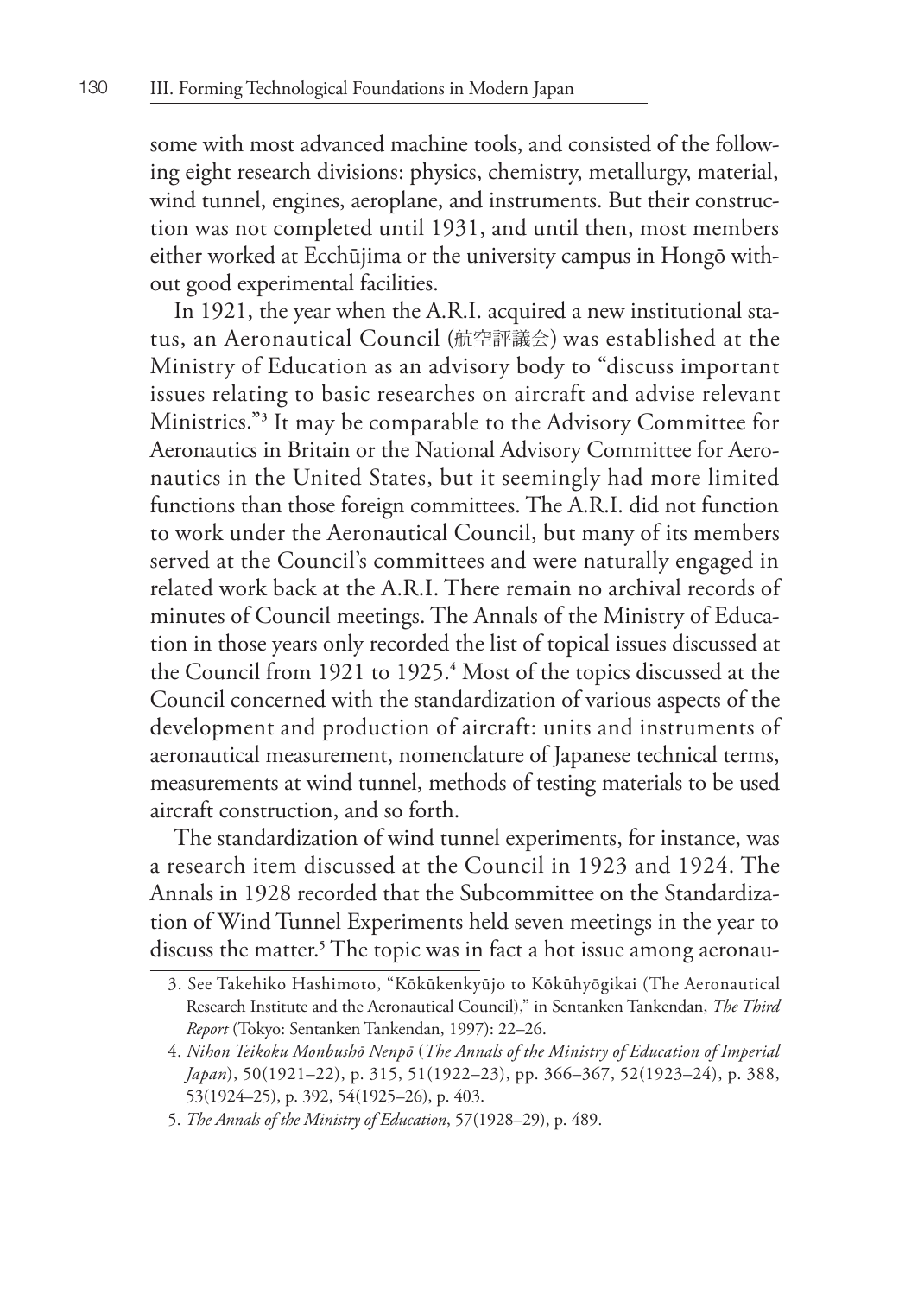tical engineers around the world. By then each country constructed numerous wind tunnels which generated indispensable aerodynamic data for aircraft design. But the structure and performance of wind tunnels were widely varied, and it was strongly hoped that test results at one wind tunnel could be consistently compared with those at another tunnel. For that, the standardization of wind tunnel testing was necessary. The above mentioned British Advisory Committee for Aeronautics consequently organized an international project of comparing the performance of major wind tunnels of all leading countries using one and the same experimental wing model. **<sup>6</sup>** The work required theoretical and experimental knowledge to perform exactly the designated measurement. The A.R.I. in Japan was a suitable institution to perform such a project and did conduct the experiments.

The Council also discussed the standardization of licensing the airworthiness of aircraft in 1925. The examination of the airworthiness of aircraft required to tackle with complex problems. It had to consider the structural strength of aircraft body and wings, aerodynamic forces, and meteorological conditions. For this complex problem which required theoretical and practical considerations, A.R.I. members were involved with the work to examine its standardization. And the standard of airworthiness became a controversial issue in the project aiming at trans-Pacific flight.

# *3. The Project of a Trans-Pacific Flight*

After the First World War, aviators attempted to fly farther from Europe and America to conquest skies around the world. The atmosphere of the age is well expressed in the title of the book by the aviation historian C.R. Roseberry, "The Challenging Skies: The Colorful Story of Aviation's Most Exciting Years, 1919–39."**<sup>7</sup>** Aside from

<sup>6.</sup> On this project, see Takehiko Hashimoto, "The Wind Tunnel and the Emergence of Aeronautical Research in Britain," in Peter Galison and Alex Roland, eds., *Atmospheric Flight in the Twentieth Century* (London: Kluwer Academic Publishers, 2000): 223–239.

<sup>7.</sup> C.R. Roseberry, *The Challenging Skies: The Colorful Story of Aviation Most Exciting Years, 1919–39* (Garden City: Doubleday, 1966), Chapter 18 "Wide Rolls the Pacific."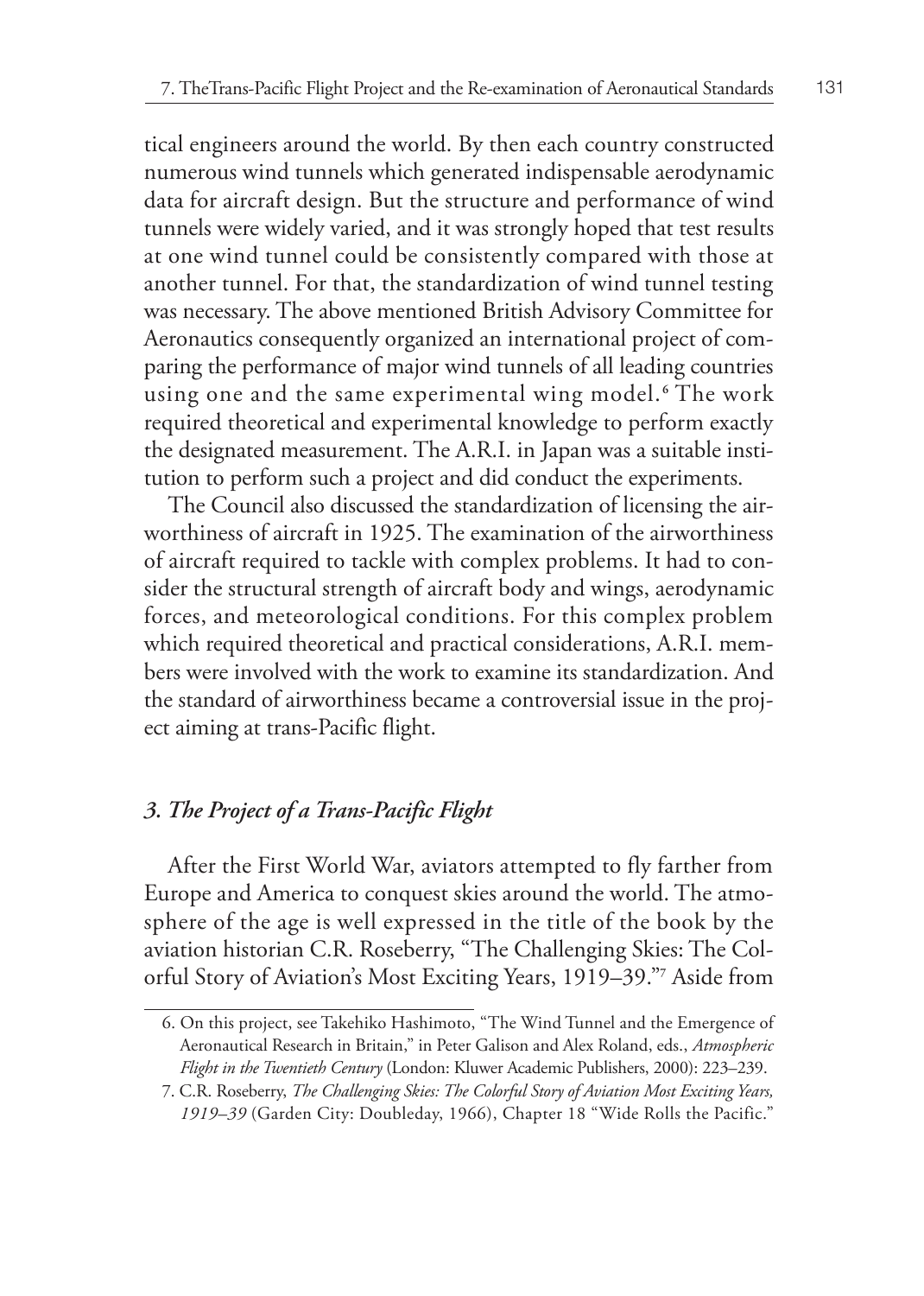the non-stop trans-Atlantic flight of Charles Lindbergh, there were many stories of adventurers in the sky, most of which are now forgotten from our memory. *Challenging Skies* as well as the albums of the A.R.I. are filled with such episodes of successes and failures of pilots who attempted to make long-distance flights over continents and oceans.

Of these challenging flights, Charles Lindbergh's trans-Atlantic flight was certainly a highlight. Two weeks after the failed attempt by French aviators in early May in 1927, Lindbergh flew across the Atlantic, and accomplished the first non-stop flight over the ocean on May 21, 1927. This success at the opposite side of the world spurred enthusiasm of the whole Japanese nation and the event turned their nationwide attention to the possibility of the flight over the Pacific Ocean, as *Tokyo Asahi Newspaper* put it: "What remains Is Pacific! Who Flies First? Now Center of Attention."**<sup>8</sup>** Immediately after Lindbergh's flight, an Aeronautical Social Meeting (航空懇談会) was organized in Japan, calling in aeronautical leaders from the Army, the Navy, the Aeronautical Bureau (航空局), the Imperial Aeronautic Association (帝国飛行協会), and the A.R.I.**<sup>9</sup>** The primary purpose of the meeting was to discuss the possibility of the flight across the Pacific. And at its second meeting, the members agreed on the possibility and decided to conduct the project at the initiative of the Imperial Aeronautic Association.

The Imperial Aeronautic Association, the key player of this project, had been established in 1913, three years after the first Japanese flight of an airplane at Yoyogi, Tokyo. Its financial basis relied on the original donation from the Imperial family, and subsequent donations from private individuals and institutions. Its primary function was to promote every aspect of aeronautical activities in Japan, organizing events of flight and representing Japan at the International Aeronautic Federation. And three years before this 1927 project was launched, it

Yūsuke Edo, *Misu Bidoru wa Tonda: Nihon kara Tonda Taiheiyo Muchakuriku Ōdanhikō* (*Miss Beadle has flown: Non stop Trans-Pacific Flight from Japan*) (Tokyo: Kenyukan, 2000).

<sup>8.</sup> *Tokyo Asahi Shimbun*, May 27, 1927.

<sup>9.</sup> *Tokyo Asahi Shimbun* and other newspapers, on May 28 and May 29, 1927.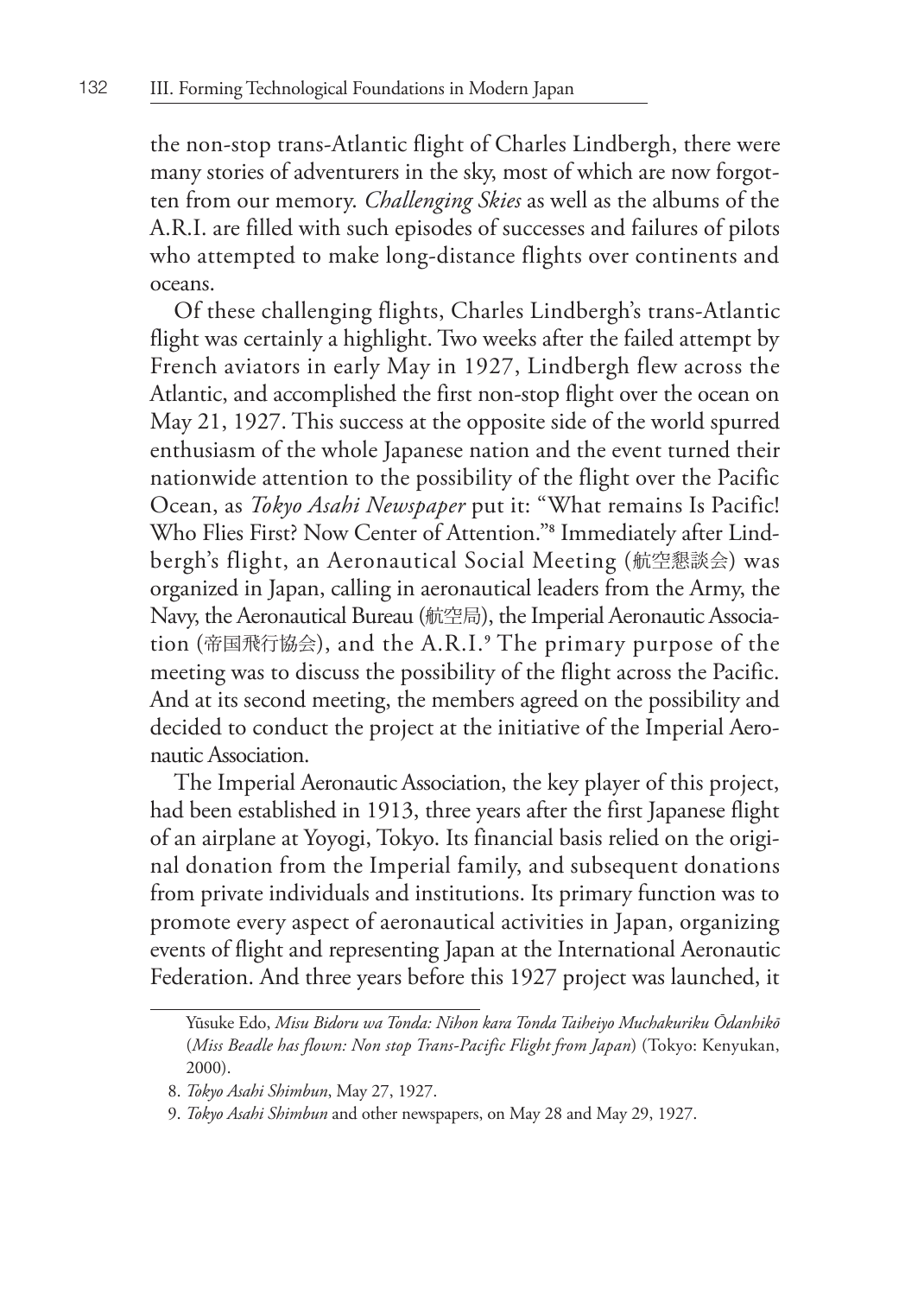had already raised the fund of two million yen to promote various aeronautical projects including the flight across the Pacific.

The Association publicly announced in June 1927 its plan of the trans-Pacific project. To plan and prepare the project, it set up an Investigative Committee which included as its member, A.R.I. Professor Shūhei Iwamoto, an expert in structural analysis. At this moment, a sense of optimism prevailed among members of the Committee. A naval officer associated with the project theoretically calculated the distance of a possible route and the performance of best available airplanes, and concluded that it was not difficult to accomplish the flight of the route.**10** Based on this preliminary consideration, the Association officially decided to proceed the project in August, and established an Executive Committee for the project. Its member included Iwamoto and another A.R.I. professor, Toyotarō Suhara. Under this Executive Committee, it set up an Engineering Committee, where Iwamoto and Suhara respectively took charge of the airplane's body and its engine.**11** Soon afterwards, the Imperial Aeronautic Association announced its more specific plan to make the flight by a Japanese airplane with four Japanese pilots, and finally designated the Kawanishi Machinery Manufacturing Company as a company to design and construct the airplane.

Kawanishi Machinery Manufacturing Company (川西機械製作所) was established in 1920 as a spin-off company from Nihon Airplane Manufacturing Company (日本飛行機製作所) which had been established by Chikuhei Nakajima three years earlier. After the conflict between Nakajima and the cofounder Ryūzō Kawanishi, the company split and both entrepreneurs established independent companies. Since its foundation, Kawanishi produced excellent K series airplanes designed by its chief aircraft designer, Eiji Sekiguchi. Of them, K-6 and K-8B succeeded in their flight all around Japan in 1924, which

<sup>10.</sup> *Tokyo Nichinichi Shimbun*, July 8, 1927.

<sup>11.</sup> Mineo Yamamoto, "Taiheiyo Ōdan no Omoide (A Recollection of the Trans-Pacific Project)," in *Kawanishi Ryūzō Tsuikairoku* (*Recollections on Ryūzō Kawanishi*) edited and published by Shin Meiwa Kōgyō Company in 1956. Shin Meiwa Kōgyō Company is the successor of Kawanishi Machinery Manufacturing Company, and Kawanishi Ryūzō was the founder and longtime president of this original company.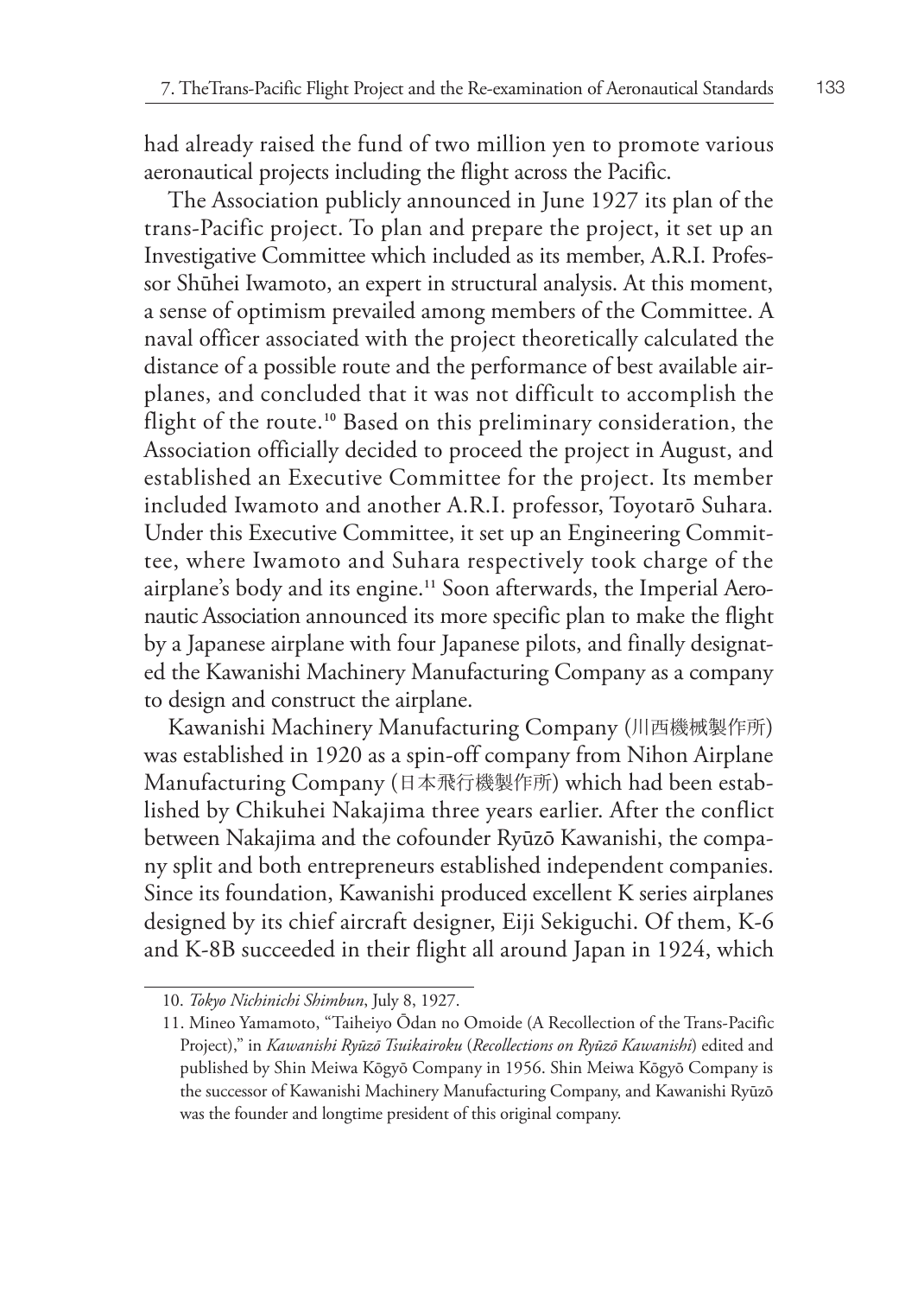was a small-scale version of the previous successful flight around the world by American aviators.

Kawanishi Company also had been establishing its close relationship with the A.R.I. The A.R.I. member Masami Ono joined Kawanishi by the time when Kawanishi initiated the design work of the trans-Pacific airplane, and even after he had left A.R.I., kept in touch with the Institute frequently contributing papers to its journal.**12** Students of Aeronautics Department at Tokyo, too, visited Kawanishi to receive apprentice training from its practicing engineers. Kawanishi also invited the world-famous aeronautical engineer Theodore von Kármán in 1927 and 1928. Born and educated in Hungary, Kármán had investigated aerodynamics at the Göttingen University under Ludwig Prandtl and was widely known for the concept of "Kármán vortex street."**13** Kármán was then a professor at the Technical Institute of Aachen, and, just after his acceptance to visit Japan, received an invitation from California Institute of Technology, where he would be settled several years later. Kawanishi invited him to design and construct its new wind tunnel. For its construction, he needed his assistant and called, Erich Kayser, from Aachen.**<sup>14</sup>**

Kármán was not directly involved with the trans-Pacific project, but assisted the design of the propeller of the airplane. The airplane was mainly designed by Kawanishi's chief designer Sekiguchi. It was Kawanishi's twelfth plane, therefore designated as K-12, and later named as Sakura. It was a two seater monoplane whose structural design was based on K-9. Its cantilever wings were wooden structure covered with cloth and plates, while its body was made of riveted

<sup>12.</sup> *Jiji Shimpō*, September 27, 1927, reports Ono as a Kawanishi engineer who participated the design work together with Sekiguchi and Theodore von Kármán. Masami Ono contributed numerous papers to Journal of the Aeronautical Research Institute as its faculty member until 1925, and as a Kawanishi engineer from 1928. He measured aerodynamic performance of the model of Kawanishi, K-7 for instance, at a wind tunnel. Masami Ono, "Huto-Zikken no Hokoku (A Report on Wind Tunnel Experiment)," *Miscellaneous Works of the Aeronautical Research Institute*, no 16 (1925): 395–410.

<sup>13.</sup> Paul Hanle, *Bringing Aerodynamics to America* (Cambridge, Mass.: MIT Press, 1982).

<sup>14.</sup> Theodore von Kármán and Lee Edson, *The Wind and Beyond: Theodore von Kármán, Pioneer in Aviation and Pathfinder in Space* (Boston: Little, Brown and Company, 1964), p. 131.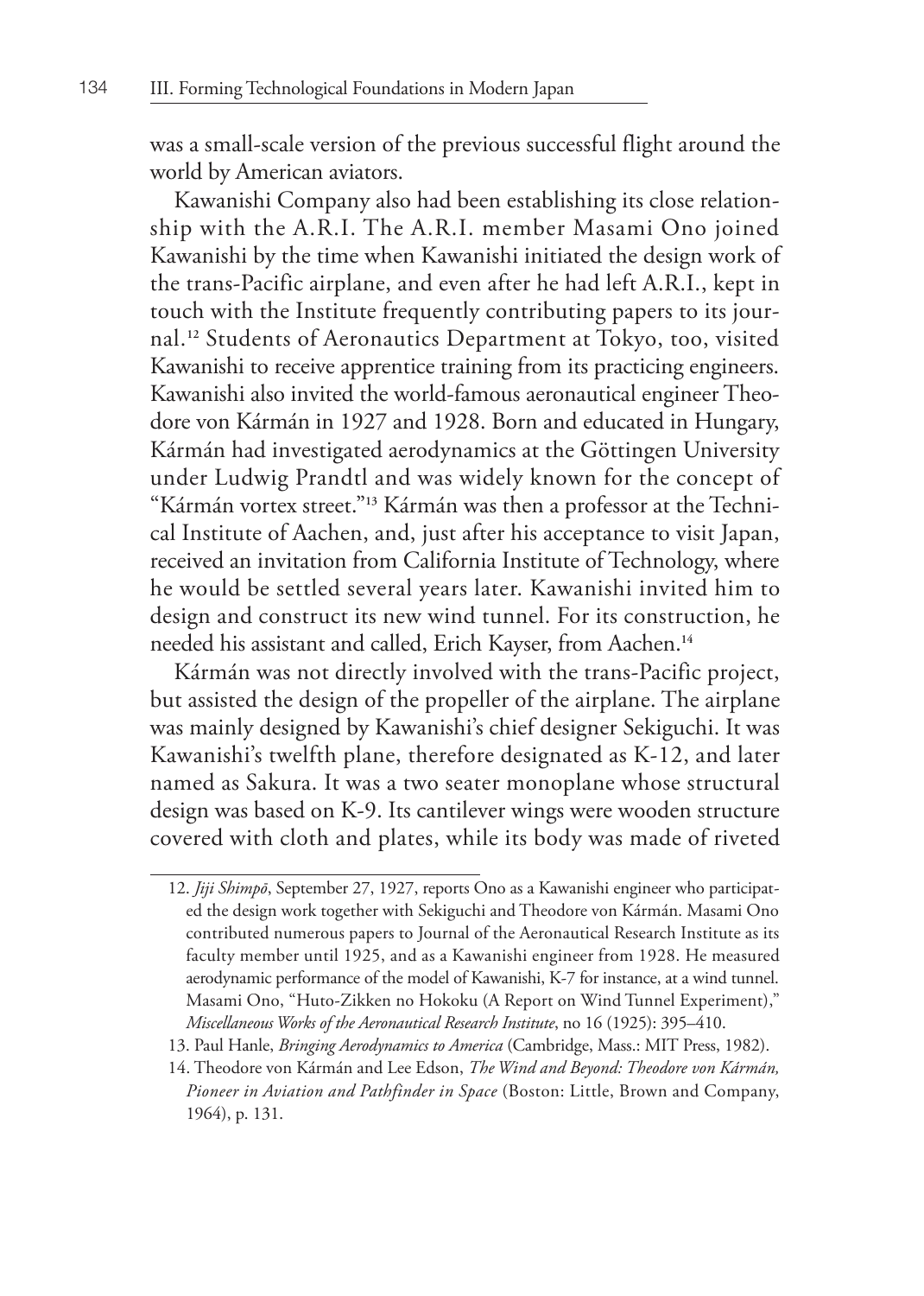metal tubes and covered by cloth. And it had a large fuel tank inside its body around its center of weight.**15** The proposed design of the airplane was displayed at the Examination Committee of the Imperial Aeronautic Association. A few days later, the design was approved by the members of the Engineering Committee of the Association,**16** and Kawanishi proceeded to receive an approval from the Aeronautical Bureau.**<sup>17</sup>**

Receiving the official approval, the project started with full steam from November 1927. But it needed money. According to its preliminary estimation, the cost of the project including the award would amount to seven hundred thousand yen.**18** Because it was a private association and did not receive the fund from the government, the Association had to make a nationwide fund-raising campaign. And the campaign should be vigorous considering the amount of the cost. Accordingly, it founded an association of supporters for the project and attempted to collect donations from the public.**19** Newspapers functioned as useful media for this campaign. They frequently reported about donations from a variety of people, wealthy and poor, old and young. Even a criminal in prison sent one and a half yen to the Association, a newspaper reported, assuring the Association that the money was not foul because it was from his ill mother to have him buy bread.**20** Children spared their stipends and sent them, while the Imperial family, municipal governments, and aristocrats donated a large amount of money.**21** As a part of this campaign, an exhibition on this trans-Pacific flight was held at a department store, and attracted

- 16. *Jiji Shimpō,* September 27 and 28, 1927.
- 17.*Osaka Mainichi Shimbun*, October 1, 1927.
- 18. *Chuo Shimbun*, June 14, 1927. The Board of Trustees of the Imperial Flight Society officially sanctioned the project in August 1927. *Tokyo Asahi Shimbun*, August 5, 1927.
- 19. *Kokumin Shimbun*, September 21, 1927.
- 20. *Osaka Asahi Shimbun*, November 1, 1927.

<sup>15.</sup> *Nihon Kōkūki Sōtokushū* (*All Japanese Aircraft*), vol. 3 Kawanishi Hiroshō Hen (Kawanishi and Hiroshima Arsenal) (Tokyo: Shuppan Kyodo Sha, 1982), pp. 30–33, 71–73; *Nihon Kessakuki Kaihatsu Dokyumento: Sekkeishano Shōgen* (*Documents of the Development of Excellent Airplanes in Japan: Testimony of Designers*), (Tokyo: Kantōsha, 1994): 81–82.

<sup>21.</sup> E.g. *Osaka Mainichi Shimbun*, November 27, 1927, and *Hochi Shimbun*, November 29, 1927.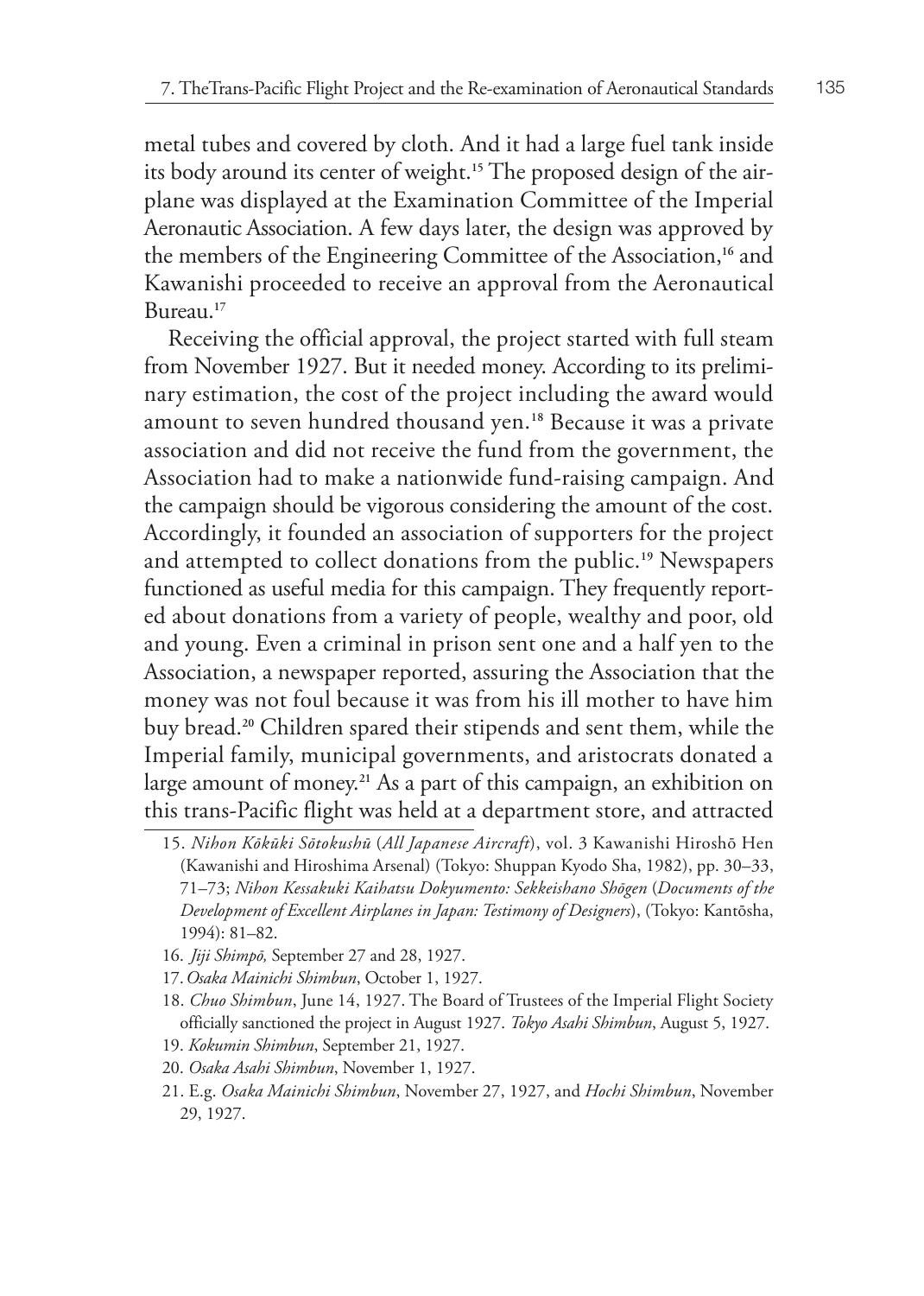hundreds of people as well as donation.**22** It was a national event, or it was to be.

## *4. The Battle over the Standard: the Association vs. the Bureau*

A grave problem emerged over the project in early February of 1928.

The Aeronautical Bureau of the Ministry of Communications, which was in charge of various aeronautical standards, claimed that the Kawanishi airplane was too weak to meet the standard of airworthiness set by the Bureau in the previous year.**23** The representative of the Bureau and leading members of the Committee for this project, including the two A.R.I. professors, discussed the matter. According to newspapers, the Bureau side concluded that its wings and body were not strong enough to satisfy the new official requirement; the Kawanishi side, on the other hand, counter-argued that the constructed plane aimed only at the single purpose of flying across the Pacific, and therefore argued that it did not necessarily have to satisfy the official standard set by the Bureau for general airplanes.

The Rule of Testing Aircraft established in 1927 required that the wings of the airplane should withstand the force represented by the following load factors.**24** Here the airplane was divided into three categories: the first for ordinary transportation, the second for record making, and the third for acrobatic flight. And the rule covered three different cases in which the center of pressure on the wings is forward, central, and rear, respectively. The report of *Chūgai Shōgyō Newspaper* on February 14, 1928, referred to more technical details of the problems of the Kawanishi airplane in that it was below the standard at all

<sup>22.</sup> *Jiji Shimpō,* November 15, 1927.

<sup>23.</sup> *Chuo Shimbun, Miyako Shimbun*, on February 3, 1928; *Hochi Shimbun, Tokyo Asahi Shimbun, Kokumin Shimbun, Chūgai Shōgyō, Jiji Shimpō*, on February 4, 1928; *Osaka Mainichi Shimbun*, on February 5, 1928.

<sup>24. &</sup>quot;Kōkūki Kensa Kisoku (The Rule of Testing Aircraft)," Ordinance No. 9 of the Ministry of Communications in 1927, in *Hōrei Zensho* (*The Collection of Ordinance*) (1927), no. 4, pp. 40–70.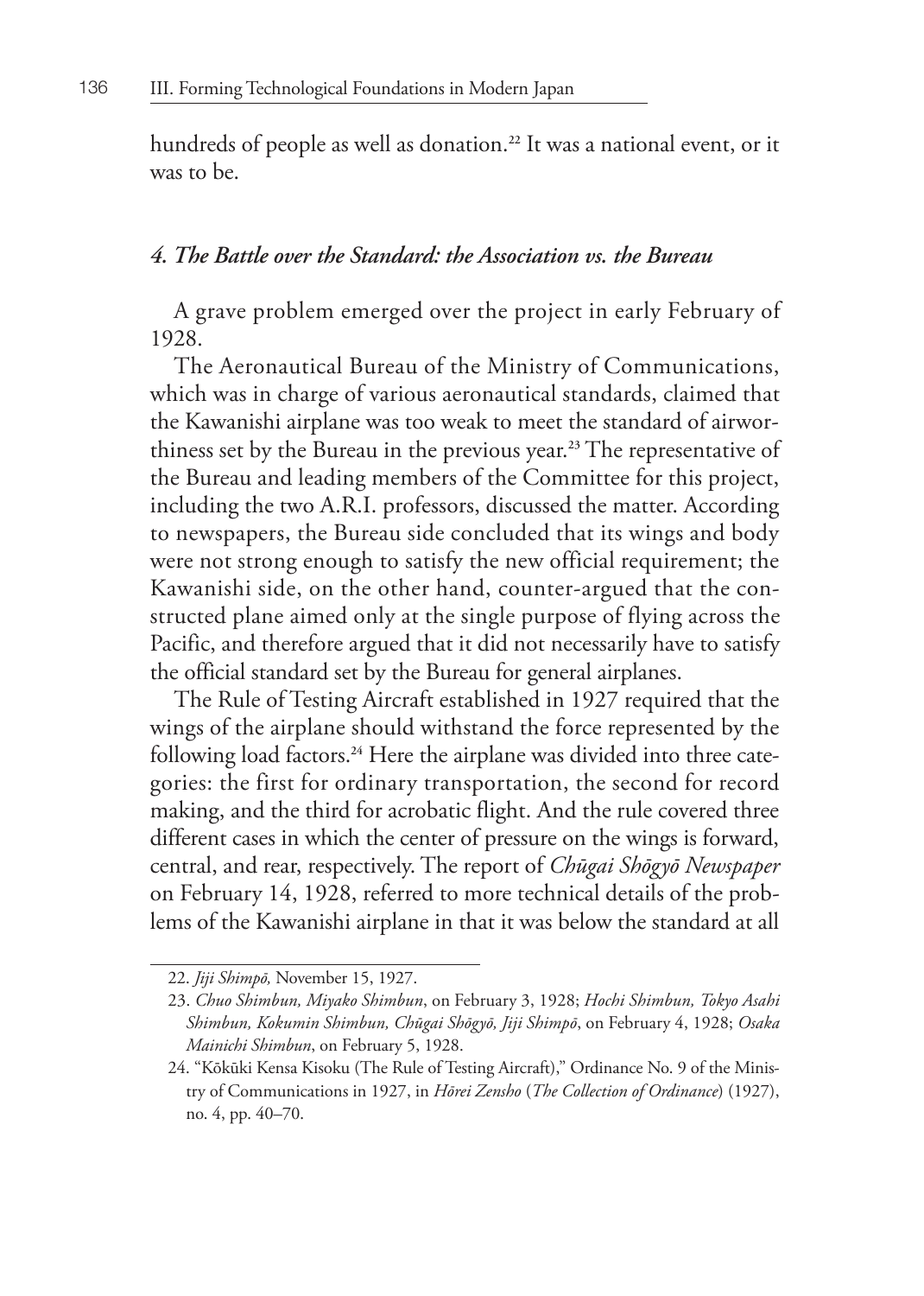the three cases. As shown in Table 7.1, the load factors required for the airplane of the second category were 4, 3, 1.2 for those over 5 tons. But the strength of K-12 were lower than these limits. In the third extraordinary case, in which the plane dropped vertically, the standard coefficiency for the airplane of the second category was 1.2, while that of the Kawanishi plane was 0.45.**25** Kawanishi engineers reportedly argued against these judgement, claiming that the standards which the administration relied upon was the decade-old international standard, and further proclaimed that Kawanishi based their calculation on the new theory especially through the assistance of a German aeronautical engineer named Rennetz whom they recently invited.**<sup>26</sup>**

**Table 7.1**: The designaed load factor to calculate the strength of wings [From Aricle 16 of "Kōkūki Kensa Kisoku (The Rule of Testing Aircraft)," Ordinance No. 9 of Ministry of Communication in 1927, in *Horei Zensho* (The Collection of Ordinance) (1927), no. 4, p. 42.]

|                                                                           | weight $< 1t$ | $1t \leq weight < 5t$ | $5t \leq$ weight |
|---------------------------------------------------------------------------|---------------|-----------------------|------------------|
| Category 1                                                                | 7             | 7 to 5                | 5                |
| Category 2                                                                | 5             | $5$ to $4$            | 4                |
| Category 3                                                                | 9             | $9$ to $7$            | 7                |
| 2. The case in which air pressure exerts on the central part of the wings |               |                       |                  |
|                                                                           | weight $< 1t$ | $1t \leq weight < 5t$ | $5t \leq$ weight |
| Category 1                                                                | 5.25          | 5.25 to 3.75          | 3.75             |
| Category 2                                                                | 3.75          | 3.75 to 3.00          | 3.00             |
| Category 3                                                                | 6.75          | $6.75$ to 5.25        | 5.25             |
|                                                                           |               |                       |                  |
| 3. The case in which air pressure exerts on the rear part of the wings    |               |                       |                  |
| Category 1                                                                | 1.5           |                       |                  |
| Category 2                                                                | 1.2           |                       |                  |
| Category 3                                                                | 2.5           |                       |                  |

1. The case in which air pressure exerts on the front part of the wings

25. Measured results in the other two cases varied from position to position of the wings, but all results were below the standard. For the first case, they were 2.5, 2.25, 2.9, which were below 4, and for the second case, 2.5, 1.45, and 1.95, which were below 3. 26. *Yamato Shimbun,* February 17, 1927.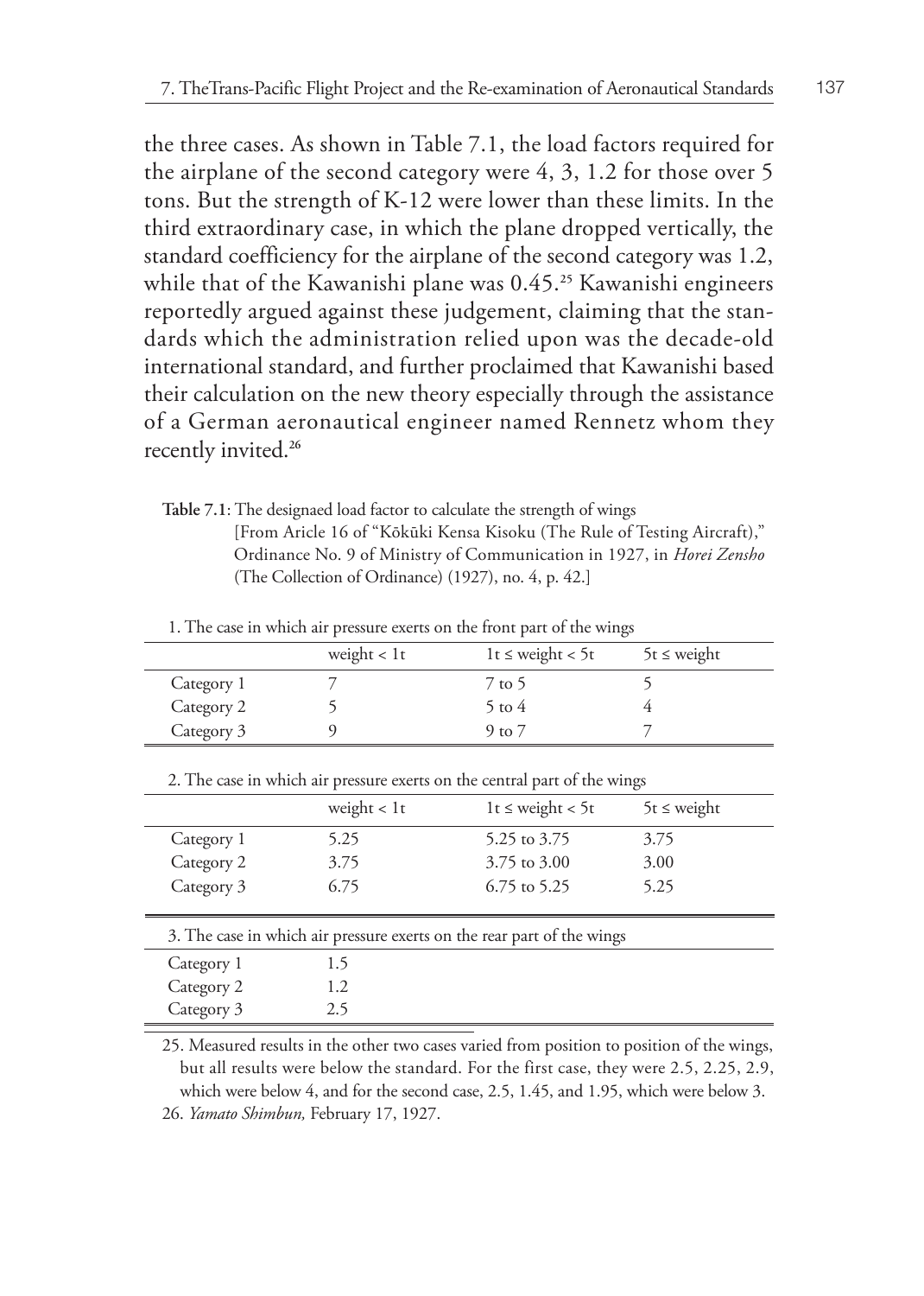Representing the Executive Committee, Iwamoto visited the Kawanishi factory informing them of the Committee's tentative conclusion and investigating himself the conditions of the airplane and its construction. On his return to Tokyo, they held another meeting where they had a seven-hour long heated debate.**27** Having admitted that the plane under construction had structural weakness, Iwamoto proposed that it should be used for destruction test, a test through deforming its components, and that two more planes should be constructed for the experimental flight and for the trans-Pacific flight. After the debate, the Committee concluded that another plane should be constructed and if the Kawanishi insisted, the second plane could attempt the trans-Pacific flight. A few days later, the Committee discussed with Kawanishi, which finally answered to redesign and construct the second airplane in cooperation with Suhara and Iwamoto and other Committee members, and to attempt to make the flight with this second plane.**<sup>28</sup>**

In the meantime, one of the four selected pilots training for the trans-Pacific flight was killed by an accident during a flight near a hill in a foggy weather.**29** The death of the pilot led to the compromise of the Aeronautical Bureau to permit the construction of the second plane only with minor modifications from the original design. Kawanishi also agreed to redesign the plane and to make it meet the Bureau standard.**30** The structural problem was temporarily solved and other problems on the engine and other components were to be checked at the A.R.I. They also started to consider shortening the distance of the flight course. The original route from Tokyo to Seattle was now changed to the new one from Hanasaki, the eastern end of Hokkaido, to Sitka, the southern end of Alaska, which substantially reduced the flight distance.**<sup>31</sup>**

Iwamoto and Suhara kept close contact with Kawanishi to modify the design. They intensively worked on calculation to modify the

<sup>27.</sup> *Tokyo Nichinichi Shimbun*, February 18, 1928.

<sup>28.</sup> *Osaka Mainichi Shimbun*, *Osaka Asahi Shimbun*, February 28, 1928.

<sup>29.</sup> *Osaka Mainichi Shimbun, Hochi Shimbun, Tokyo Nichinichi*, March 1, 1928.

<sup>30.</sup> *Osaka Asahi Shimbun*, March 18, 1928.

<sup>31.</sup> *Kokumin Shimbun*, March 21, 1928..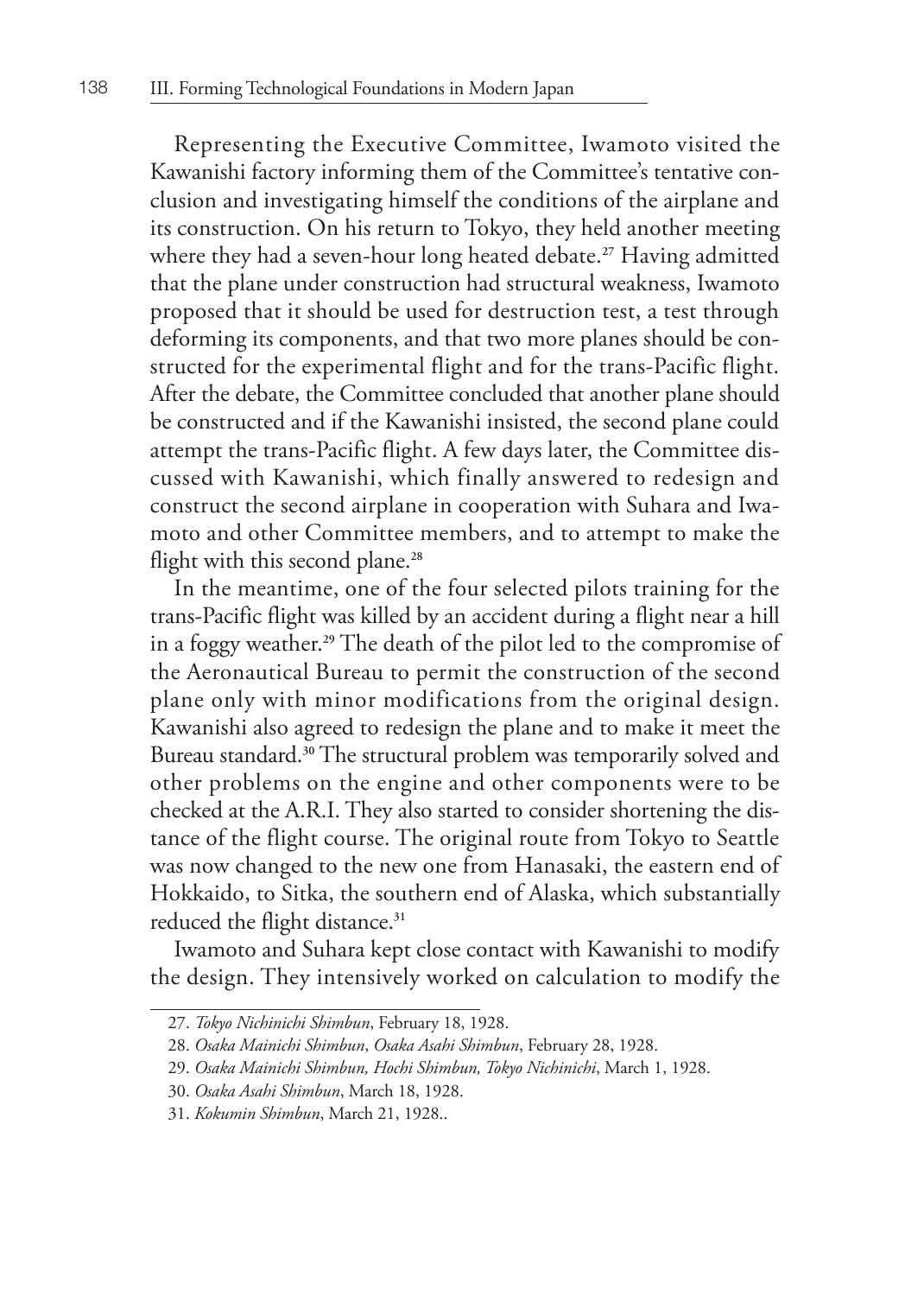design, frequently visiting Kobe with Iwamoto's assistant Hidemasa Kimura.**32** The reports at newspapers became confounding during this month. As Iwamoto told reporters, some essential matters were kept secret. The prospect of the project reported in articles at newspapers oscillated between optimism and pessimism. While they were working on the redesigning calculation, Kawanishi had already accelerated the construction increasing the number of its staff mechanics and the amount of payment for them. And it turned out that the process of construction of the plane was so advanced that it was no longer possible to adjust its design to the new specification resulted from the calculation of the two professors.**33** To solve this problem, it was suggested that the plane should fly with the speed not as high as the two professors assumed in their calculation, consequently making it stand the required structural strength, but the reduction of the speed caused the decrease of the cruising range.

On April 4, the Engineering Subcommittee held a six-hour-long meeting on the problem, and Executive Committee Chairman Yamada announced a statement on the conclusion of their discussion.**<sup>34</sup>** According to the calculation by its members, the cruising range of the strengthened second airplane would be 5,500km. But this calculation was based on the condition that the airplane was examined as the first type of the airplane categorized in the standardization of airworthiness by the Aeronautical Bureau. Although the Kawanishi plane evidently should be categorized as the second type, the Subcommittee conjectured that if it was approved as a second type airplane, it could not be put into practical test of flight performance. Therefore, they decided that they first made and tested the plane as the first type, and that they would later modify it as the second type so that it will increase its cruising range. According to their calculation, whereas its range would be only 5,500km when it was the first type, its range would increase up to 8,150km if modified to the second type. Hav-

<sup>32.</sup> *Osaka Asahi Shimbun, Chuo Shimbun*, March 20, 1928. Iwamoto did not state explicitly the condition of the work to the newspaper reporters, but he stated that he may have to come to Kobe every week to solve technical problems piece by piece.

<sup>33.</sup> *Chūgai Shōgyō Shimbun*, March 31, 1928.

<sup>34.</sup> *Jiji Shimpō, Chūgai Shōgyō Shimpō, Tokyo Asahi Shimbun*, April 5, 1928.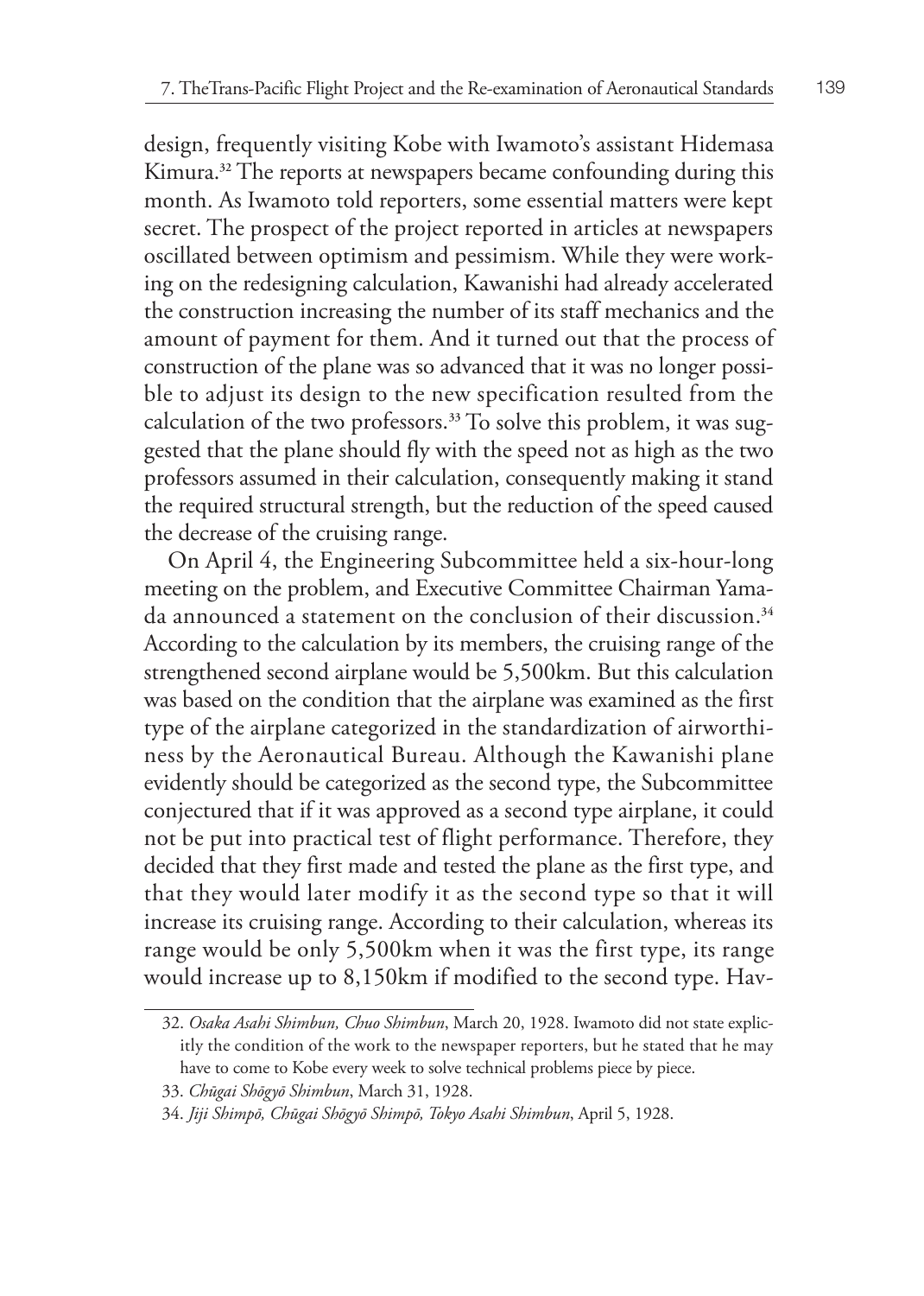ing adopted this expediential policy, they decided to postpone the final conclusion until the actual flight test of the first airplane would be performed. At the same time, the airplane was named as "Sakura" meaning cherry.**<sup>35</sup>**

The construction of the first plane was completed by mid April 1928, and its components were transported to Kagamigahara Airfield in Gifu prefecture, where the reassembled no. 1 airplane started its flight test from May 18.**36** Its preliminary tests did not bring about good results, however. It occasionally damaged its parts during the test, and its performance was not so good as Kawanishi had claimed.**<sup>37</sup>** Because of the poor performance of the first plane, they came to infer that the second plane would also have the flight range as short as 5,700km, though its construction was just completed.**38** Because of this conclusion based on the official flight test of the first plane, the Committee concluded that the original plan of the trans-Pacific flight should be changed so that the second plane with the shorter cruising range could attain a new goal.**<sup>39</sup>**

The construction of the second plane was almost completed in June, but its flight test was postponed until August for unknown reasons, thereby generating a suspicion among journalists that a grave problem was recognized and discussed hidden behind the official statements of the Committee.**40** Its flight performance was tested during August.**41** On September 5, the Executive Committee held a meeting to discuss the test results and the prospect of the project. Their publicly announced conclusion was to continue its performance test increasing its weight up to 5 ton, and to receive the certificate of airworthiness from the Aeronautical Bureau.**42** However, no news was informed on the matter for more than a month. On October 30, newspapers reported a sudden news on the resignation of

39. *Tokyo Asahi Shimbun,* July 8, 1928.

<sup>35.</sup> *Jiji Shimpō, Chūgai Shōgyō Shimpō,* April 6, 1928.

<sup>36.</sup> *Tokyo Asahi Shimbun*, May 18, 1928.

<sup>37.</sup> *Tokyo Asahi Shimbun*, May 18, 19, 20, 23 and June 1, 9, 15, 17, 29, 30.

<sup>38.</sup> *Tokyo Asahi Shimbun*, July 2, 3, 4, 1928.

<sup>40.</sup> *Tokyo Asahi Shimbun*, June 16, 1928.

<sup>41.</sup> *Tokyo Asahi Shimbun*, August 4, 10, 16, 28, 1928.

<sup>42.</sup> *Tokyo Asahi Shimbun*, September 6, 1928.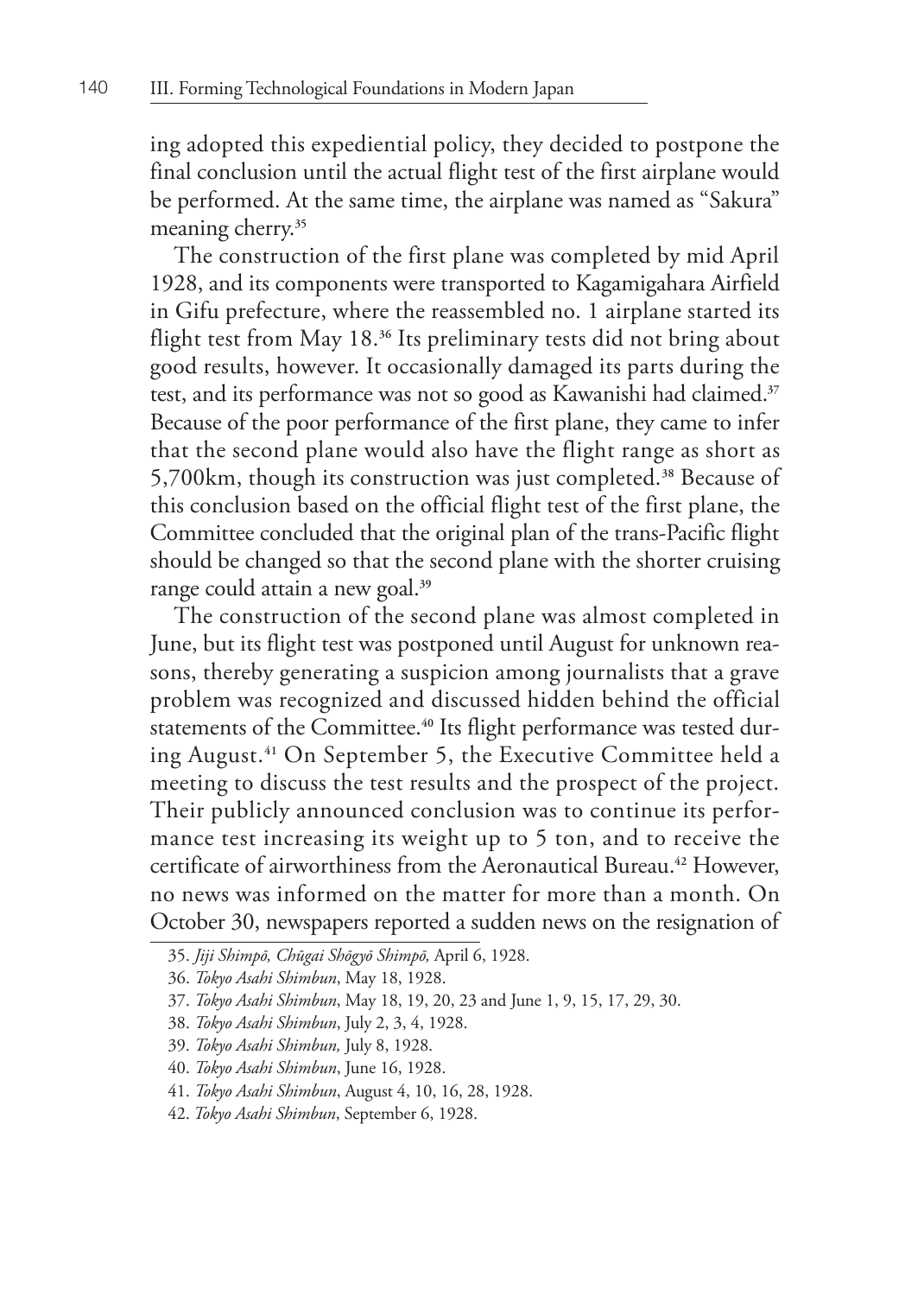the trustee members of the Imperial Aeronautic Association.**<sup>43</sup>** Because of the failure of the project, the members of its Board of Trustees once resigned and gathered again to restart the board. On November 8, the council of the Imperial Aeronautic Association held a meeting, and concluded that it entirely reset the project.**44** Although they stated that they decided to continue, the new plane should be redesigned holding the design competition. The date and course were not set, but *Tokyo Asahi Newspaper* speculated that the flight would be postponed until the year after next. As the original project failed, the Executive Committee was disbanded, the remaining pilots dismissed, and the ill fated Sakura dismantled.

The Association also stated in 1929 to plan to make the flight by the next summer or fall, but it was never done.**45** Despite its determination to make another attempt, the Association gave up the secondround project as well by December 1929. It had considered the possibility to use a modification of a German airplane which had been offered to the Association. It was told to have a flight range over 6,000km, and the Association expected it to fly over 8,000km through some improvements. But all approached manufacturing companies responded that such an improvement was impossible. The problem derived from its structural strength. Its flight test showed that it would withstand against the required load factor only for the first fourteen to fifteen hours. The representative of the Association thus stated to reporters that if the administration modified the safety coefficients, they would venture to fly, but he commented that such a chance was improbable.**46** The final complaining words from the Association pointed to the crucial point of the problem—the legitimacy and appropriateness of the standard.

<sup>43.</sup> *Tokyo Asahi Shimbun*, October 30, 1928.

<sup>44.</sup> *Tokyo Asahi Shimbun*, November 9, 1928.

<sup>45.</sup> *Tokyo Asahi Shimbun*, March 1, April 12, and August 6, 1929.

<sup>46.</sup> *Tokyo Asahi Shimbun*, December 13, 1928.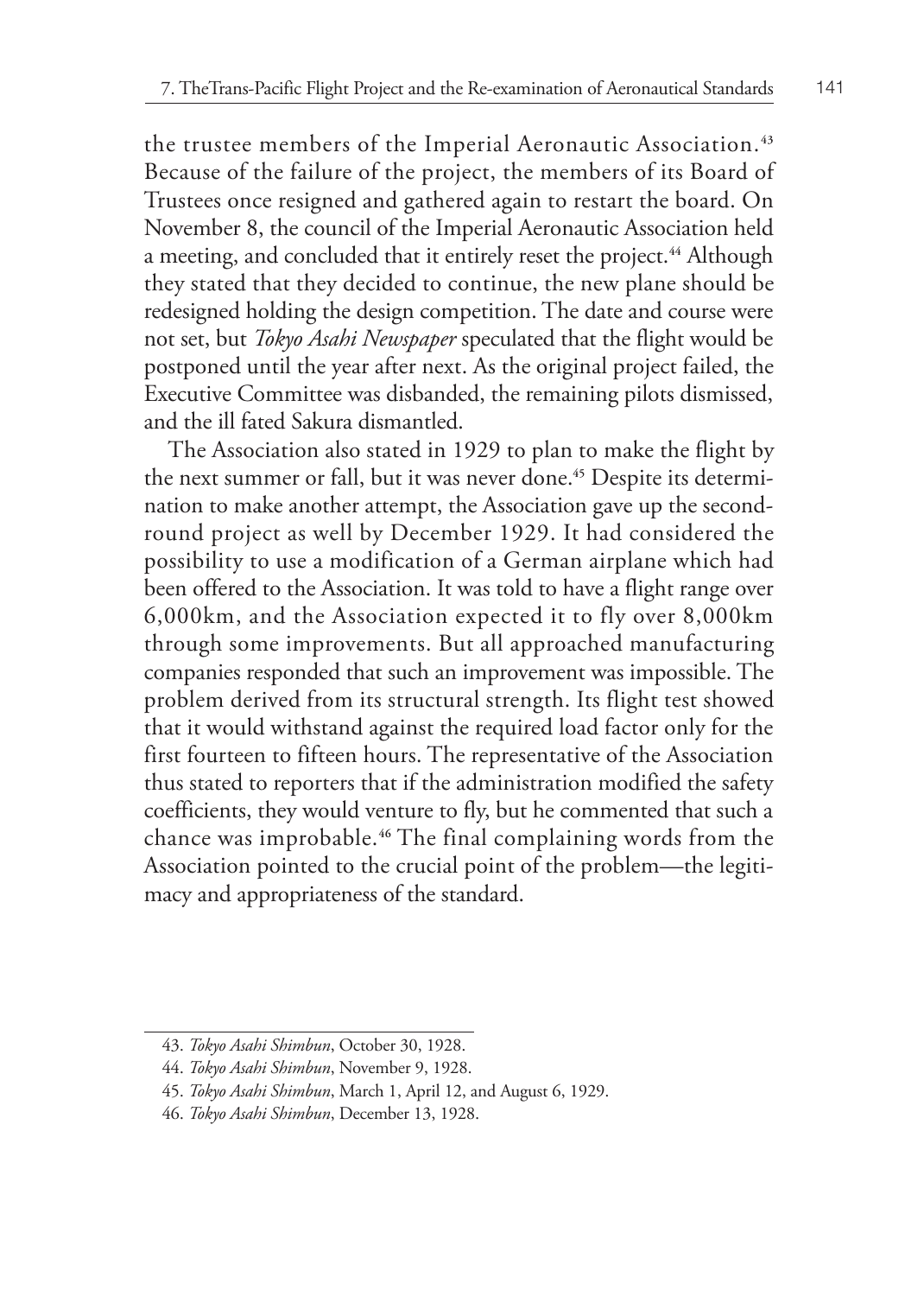### *5. Hidemasa Kimura on the Essence of Standardization*

Through the personal involvement of its, the A.R.I. had close relationship with the project of the trans-Pacific flight. Iwamoto and Suhara were responsible members of the project, and had to tackle with engineering problems deriving from the project. Iwamoto, in particular, was involved with the crucial analysis of structural strength of the airplane. In September 1928, Iwamoto gave a lecture on the trans-Pacific project at a lecture hall of Tokyo Imperial University.**47** It attracted more than seventy people for its audience which was twice as many as its ordinary attendants. Although only the title and not the content of his lecture was recorded in the *A.R.I. Journal*, he probably explained about the present difficult situation of the project as well as technical details of the calculation on structural strength and of the theoretical estimate of the cruising range of the airplane.

Besides Iwamoto, several faculty members and students at Tokyo Imperial University were also engaged in related engineering work. According to the recollection of Mineo Yamamoto who graduated Aeronautics Department at Tokyo in 1928, Ogawa at A.R.I.'s Aircraft Body Department made loading tests of components of the K-12 airplane, and Shigenao Kaneko at Aeronautics Department assisted the calculation of its strength.**48** Hidemasa Kimura, a fresh graduate from Aeronautics Department, also worked under Iwamoto on the structural calculation and experiment. Whereas his classmates, including the future Zero designer Jirō Horikoshi, went to private aircraft companies and administration after their graduation, Kimura continued his scholarly study at the graduate school and became a research associate at the A.R.I. The first job given to him was the examination of the strength of the components of Sakura.**49** He was engaged in the problem of calculating the strength of the modified version of Sakura, and if necessary made experiments of the strength of materials.

<sup>47.</sup> *Journal of the Aeronautical Research Institute,* no. 62(1929), p. 552.

<sup>48.</sup> Yamamoto, op.cit., p. 147. Yamamoto refers to the name Agawa, but this must be Ogawa.

<sup>49.</sup> Hidemasa Kimura, *Waga Hikōki Jinsei* (*My Life Devoted to Airplanes*) (Tokyo: Nihon Keizai Shimbunsha, 1973), p. 90.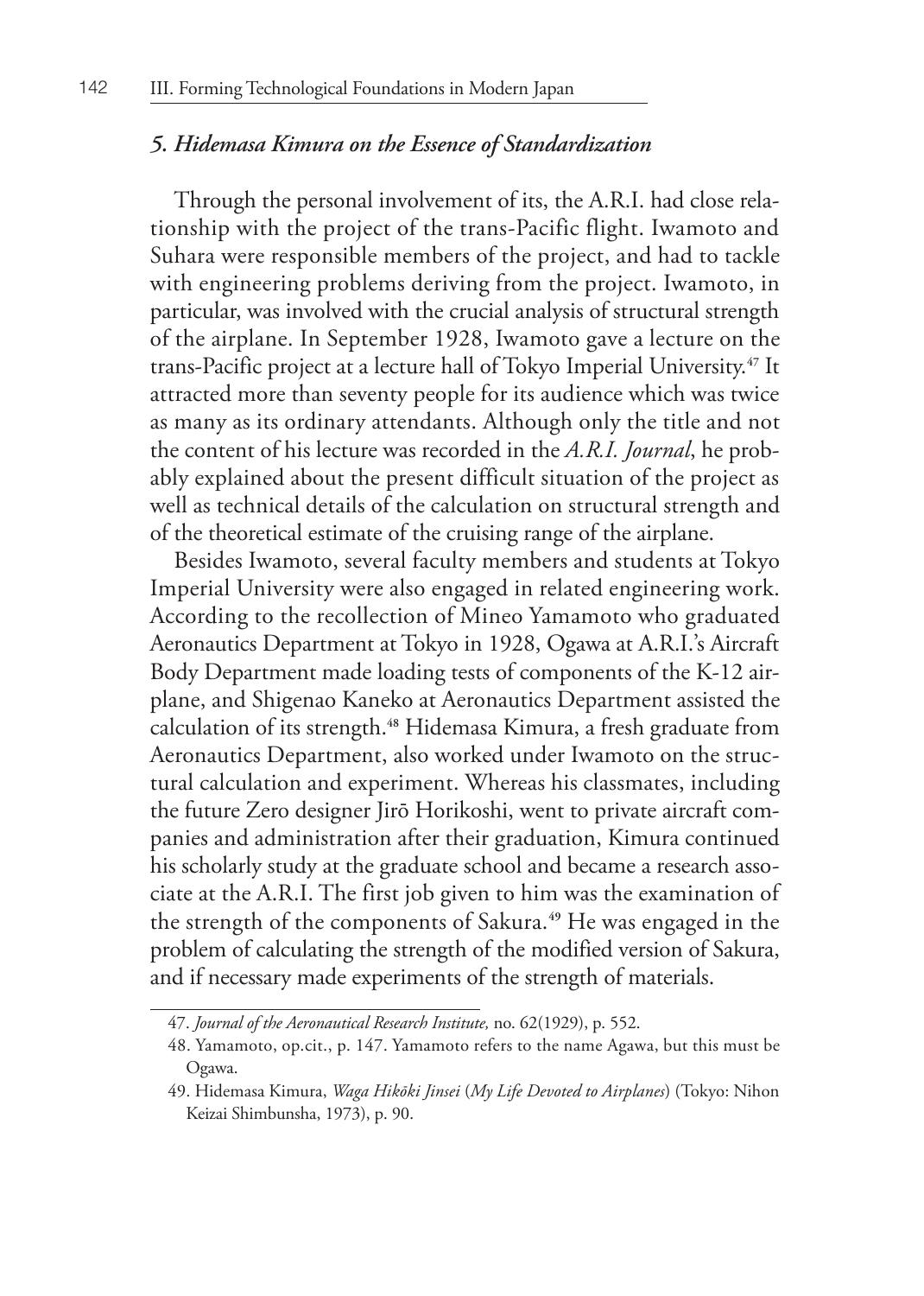Born in 1904, Kimura spent his entire life devoted to design and construct airplanes, as is explicitly shown in the title of his autobiography, *My Airplane Life*. **<sup>50</sup>** Since when he had witnessed at his childhood historic flights near his home in Tokyo, he had been fascinated with the airplanes and had determined to become an aeronautical engineer. When he finally entered Aeronautics Department of Tokyo Imperial University, he recalls in his autobiography, he was too glad to sleep staying up whole night to build an airplane model. This young airplane enthusiast privately subscribed the German journal *Flugsport,* and read it while commuting in train every morning and evening. The scene caught the attention of an A.R.I. Professor Taichirō Ogawa, who encouraged Kimura to visit his laboratory in Ecchūjima in 1921, two years before the Kantō Earthquake. Ogawa was then engaged in the investigation of the structure and strength of various types of captured German and Austrian airplanes sent to Japan.**51** While assisting Ogawa, he noticed specific structural characteristics of supportive wing planes of a German airplane, on which he wrote an article in *Journal of the A.R.I*. **<sup>52</sup>** During this period, Kimura and his classmate were introduced through Ogawa to Kawanishi Company and was sent to work under the airplane designer Eiji Sekiguchi. They visited its factory at Kizugawa in Osaka, and tried to redesign the Kawanishi K-3 airplane so that they could switch its engine from a German to an English one. Kimura recalls that although the supervisor Sekiguchi "corrected many points and severely criticized" the results of the students, they managed to pass his strict check.**53** Kimura thus received invaluable practical instructions

<sup>50.</sup> Ibid.

<sup>51.</sup> Ibid., pp. 71–73. Taichirō Ogawa, et al., "Doku Ō Ōshū Hikōki Chōsa, Dai Ippō (The Investigation on German and Austrian Captured Airplanes, Part 1)," *Journal of the Aeronautical Research Institute*, no. 14(1925): 329–358; Part 2, ibid., no. 21(1926): 176–201; Part 4, ibid., no. 24(1926): 334–370.

<sup>52.</sup> Hidemasa Kimura, " Doku Ō Ōshū Hikōki Chōsa, Dai Sanpō, Eruron no Sekkeini Tsuite (The Investigation on German and Austrian Captured Airplanes, Part 1, On the Design of the Aileron)," *Journal of the Aeronautical Research Institute*, no. 23(1926): 286–298; "Dai Gohō (Part 5)," Ibid., no. 25(1926): 421–438.

<sup>53.</sup> Hidemasa Kimura, *Waga Hikōki Jinsei* (*My Life Devoted to Airplanes*) (Tokyo: Nihon Keizai Shimbunsha, 1973), pp. 73–74.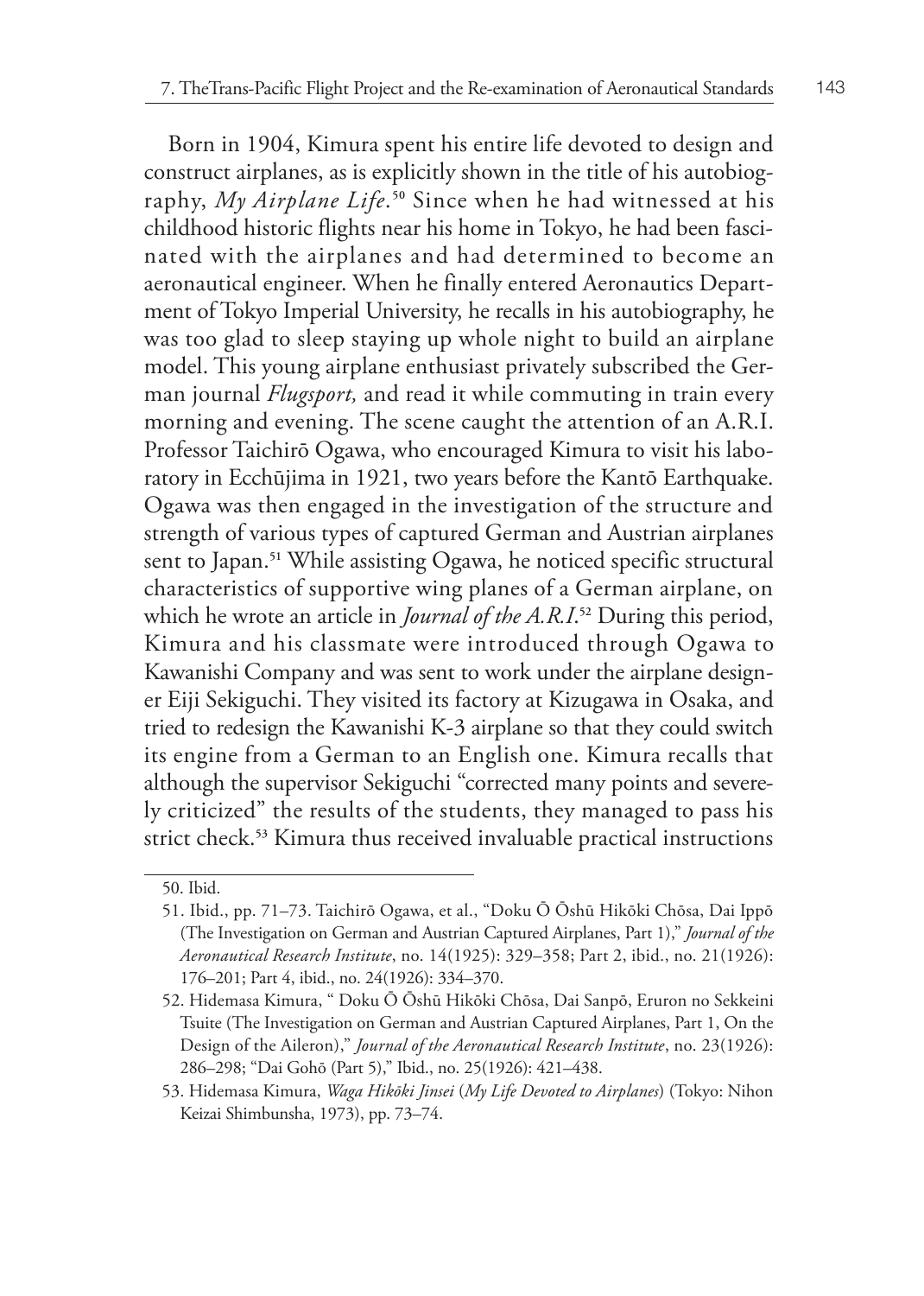from the future designer of Sakura.

Involved with the trans-Pacific project under Iwamoto, Kimura was now in a position to assist the examination of the airplane designed by his former instructor at Kawanishi. Because the main wings of Sakura were made of wood, he tested the strength of the wood material with Iwamoto. As Kimura recalls, Iwamoto even suggested that Kimura continue his research on structural analysis of wood as his dissertation topic, but he did not follow this suggestion because the problem was so complicated.**54** Years later, Kimura published with his collaborator an article on the results of his research on the strength of wood and its standardization which he had initiated for the trans-Pacific project.**55** The table of the results of his experiment appears to be so usefully and frequently consulted that its pages are entirely worn out in the copy preserved at the RCAST library. For his experiment, he used for this experiment a Canadian spruce of 2.6m diameter and 2.1m length, cut it methodically into one-hundred-and-four pieces, and measured its shrinkage when pressed. In part based on Kimura's such structural investigation, the second version of Sakura passed the test of the Aeronautical Bureau. During this work, he also recalls that he frequently commuted between Tokyo and Kobe with Kawanishi engineers to discuss the problem.**<sup>56</sup>**

The trans-Pacific project ended up with the failure. The two planes were constructed, modified to pass the official test of airworthiness, but did not obtain the expected cruising ability. The project was over, but it left a fundamental and complex problem to concerned engineers: the reconsideration of the aeronautical standard so that it be applied more appropriately and efficiently to the actual practice of aviation. The work required the substantial reexamination of the presupposition of the existing standards. After the failure of the project,

<sup>54.</sup> Kimura, *Hikōki Jinsei,* op.cit., p. 93.

<sup>55.</sup> Hidemasa Kimura and Yoshiro Udo, "Hikōkino Sekkeini Hitsuyōna Mokuzaino Seishitsu (Characteristics of Wooden Materials Necessary for the Design of Airplanes)," *Journal of the Aeronautical Research Institute*, no. 101(1933): 1–54.

<sup>56.</sup> Kimura, *Hikōki Jinsei*, op.cit., pp. 93–94. As has been stated above, the assistant of Iwamoto referred to on newspapers when he visited Kawanishi in April 1928 was most probably Kimura.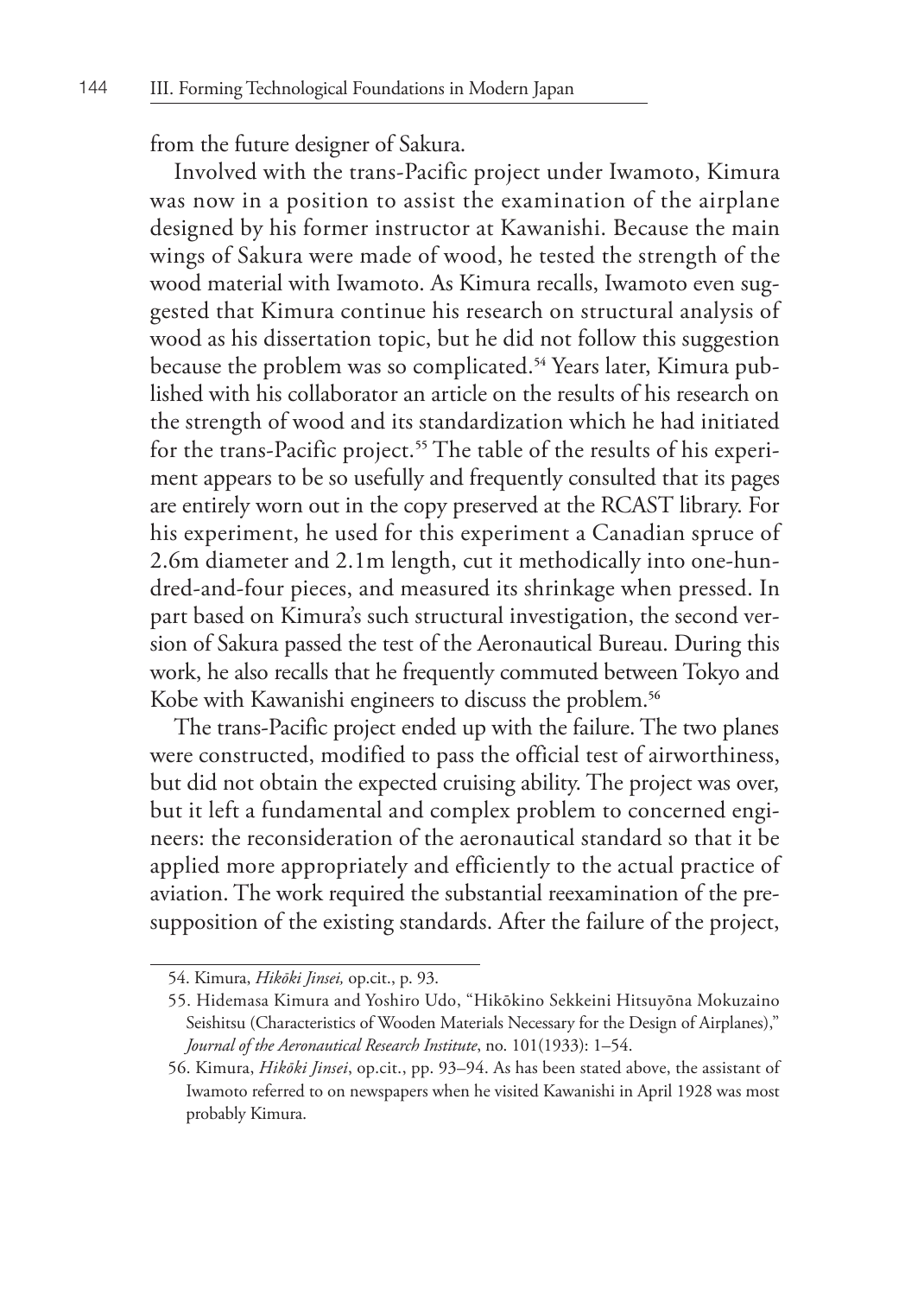Kimura proceeded from the specific investigation of the structural strength to this fundamental problem of the standardization of the strength of the airplane. For that purpose, he initially examined various national and international standards of the strength of the airplane and reached the conclusion that the German standard established as recent as in 1929 was most advanced of all.**<sup>57</sup>**

Iwamoto and Kimura published an article on the newly established standards on the strength of the airplane body.**58** Iwamoto was chairman of the committee on the airplane body of the Aeronautical Council under the Ministry of Education. As was mentioned earlier, the Aeronautical Council's basic function was to investigate various aeronautical standards and related works on standardization, and the A.R.I. played an important role to assist its work which was critically important at the early stage of aeronautical development in Japan. Its work naturally included the standardization of strength of airplanes which some professors like Iwamoto had been engaged in before the fiasco of the trans-Pacific project. According to the opening statement of the article coauthored by Iwamoto and Kimura, Iwamoto took the initiative to reformulate again the standard, and the Council held more than one hundred meetings to reach an agreement on its final form. To do it, they relied on foreign aeronautical standards as well as opinions of notable designers and manufacturers actively working in Japan, to which Kimura certainly contributed an important service. The outcome of this long discussion, the new Regulation of the Strength of the Airplane Body, first explained about the division of the five categories of the airplane with different degrees of strength. And it gave an additional comment on the relationship between these five categories and the uses of the airplane. The first weakest category was only permitted for those planes intended for making record or

<sup>57.</sup> Hidemasa Kimura, "Doitsu Hikōki Kikaku Kyōdo no Kenkyū, Sono 1 (A Research on the German Standard of the Strength of the Airplanes, Part 1)," *Journal of Aeronautical Research Institute*, no. 77(1931): 58–74; idem, "Sono 2 (Part 2)," Ibid.: 173–197. Kimura consulted French, English, American, Italian, Japanese, German, and International standards of the strength of the airplanes.

<sup>58.</sup> Shuhei Iwamoto and Hidemasa Kimura, "Kōkū Hyōgikai Hikōki Kitai Kyōdo Kitei Kaisetsu (Explanation on the Air Council Standard for the Strength of Airplanes)," *Journal of Aeronautical Research Institute*, no. 97(1932): 695–760.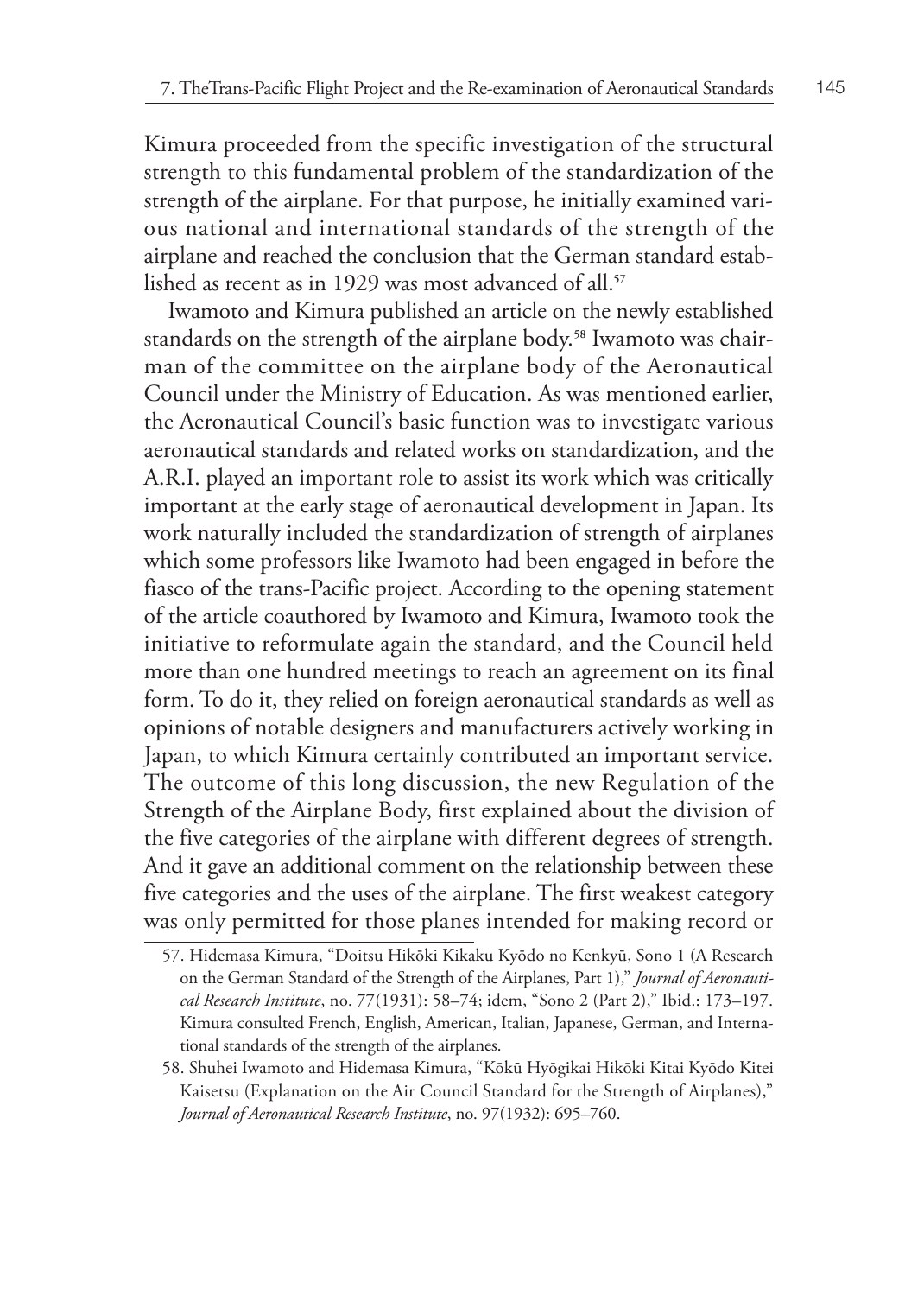research. The second for the cargo and postal planes. The third for passenger and practice planes, and the fourth and fifth for acrobatic planes. To make this standard, they based their discussion on several recent investigations including those done at the A.R.I. such as Taichiro Ogawa's research on the strength of wing parts.

After his involvement with the reformulation of the standard of airworthiness, Kimura wrote two short articles in which he discussed the "essential points" of the standardization of the strength of airplane body, in a sense, a philosophical aspect involved in this engineering problem. In the first article "The Rationalization of Load Factor," he first emphasized that the standard strength necessarily derived from the compromise between safety and economy, and the standard only determined the minimum required strength of the airplane.**59** He continued to explain about the actual procedure to determine the minimum standard of the strength. He discussed how to estimate the amount of load on the airplane body and its components and the structural condition of these components to withstand the load estimated. The minimum possible standard was to be determined as the maximum value of these loads among all possible cases.

In so doing, Kimura emphasized the contingent factors inherent in this quantitative estimation of the load factors. He divided various contingent factors into three categories: the specific characteristics of an individual airplane, of an individual pilot, and of weather at each day and location. As to the characteristics of the maneuvering operation of an individual pilot, he referred to the experiment of Richard V. Rhode at the National Advisory Committee for Aeronautics in the United States, which made several pilots fly three types of airplanes, and which concluded that each pilot having distinctly different sensitivity to maneuvering. Each pilot flew three airplanes and operated the same maneuver to pull them up to large angle of attack. Rhode's experiment showed that the deviation of the acceleration over different pilots exceeded that over different airplane. In addition, the same pilot

<sup>59.</sup> Hidemasa Kimura, "Fuka Jōken no Ichibu: Hikōki Kyōdokikaku Honshitsuron no Ichibu (The Rationalization of Load Factor: A Part of the Essential Discussion of the Standard of the Strength of the Airplane)," *Journal of Aeronautical Research Institute*, no. 99(1932): 814–20.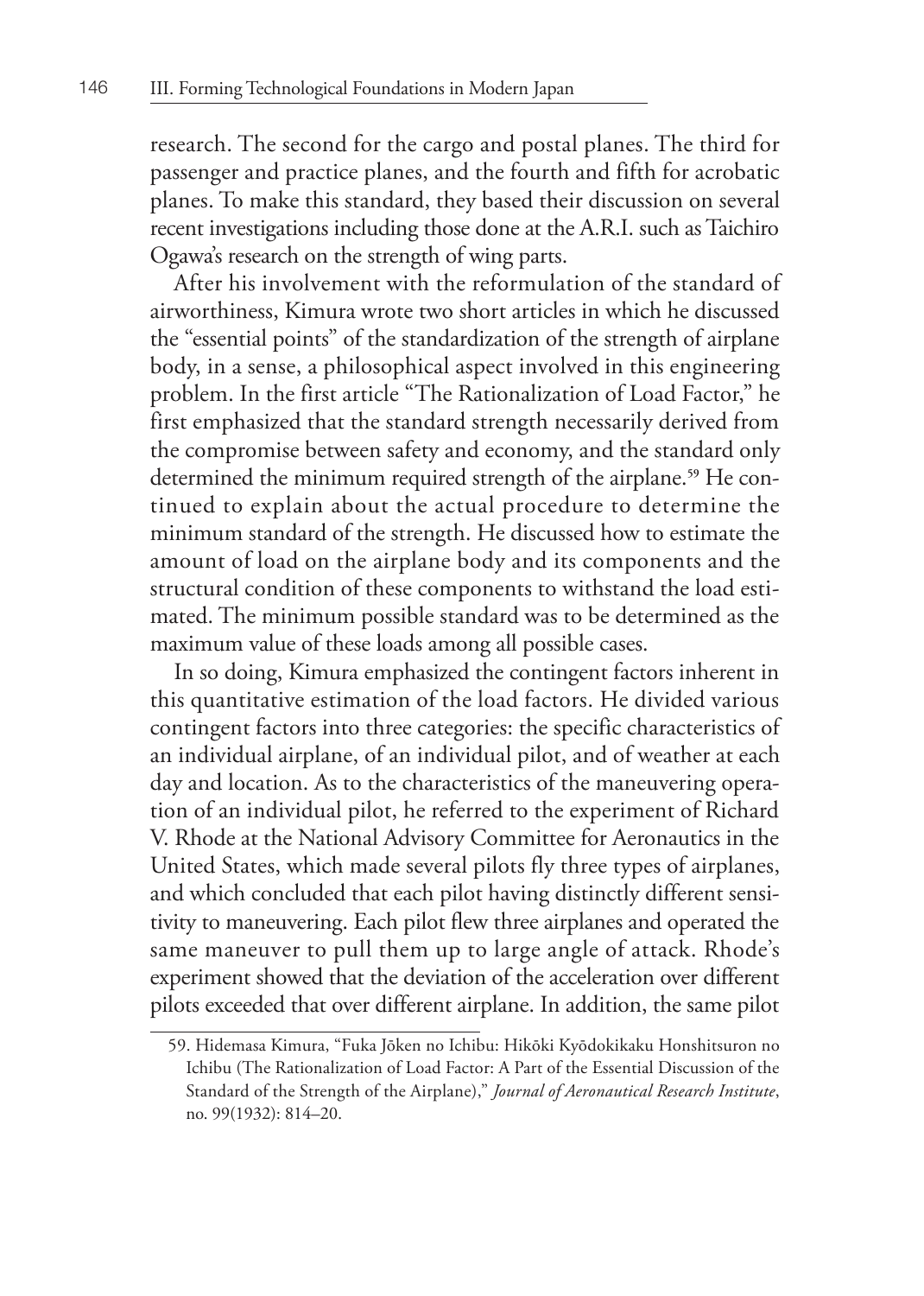would maneuver differently under different circumstances, most notably under different meteorological conditions. Although engineers could develop the airplane design to standardize the characteristics of the airplane, it could be difficult to standardize the pilot's performance and the meteorological conditions. It was therefore inevitable to make the standards more and more complicated. Kimura suggested that after the load coefficient had been decided, pilots should keep the acceleration within the limit of that decided value. For that purpose, he suggested that the instrument to indicate the acceleration of the plane would help a pilot to keep it within the safe limit of acceleration.

After he wrote this article, Kimura received a question from an engineer at Aichi Tokei Company on the inevitability to complicate the aeronautical standard. In response, he wrote a second article on what he conceived as the essential point of the standard.**60** In it, he first contrasted the standard of the strength of the airplane in the United States and Germany. Whereas the German standard tended to be more complicated since it considered load factors as close as possible to reality, the American standard tended to be simpler even though it made the airplane heavier and stronger. In the American standard, the load factor of diving, for instance, was determined and applied to all categories of airplanes. But Kimura commented that this uniform application of the standard would necessarily cause some redundancy for certain types of airplanes. He thus regarded the American standard inferior to the German one, despite its simplicity. In conclusion, he stated that before the standard reach an ideal simplicity, it should first be rationalized in the sense that it should take into account different conditions of various cases more appropriately and efficiently, even though such rationalization necessarily led to the complexity of the standard.

Kimura's paper on the strength of wood shows the ways in which he analyzed structural strength and perceived the function of the standardization. Following the new German standard, the new Japanese standard determined the minimum strength of the materials basically

<sup>60.</sup> Hidemasa Kimura, "Fuka Jōken no Kan-yaku: Hikōki Kyōdokikaku Honshitsuron no Ichibu (The Simplification of the Condition of Load Factor: A Part of the Essential Discussion of the Standard of the Strength of the Airplane)," *Journal of Aeronautical Research Institute*, no. 103(1933): 143–145.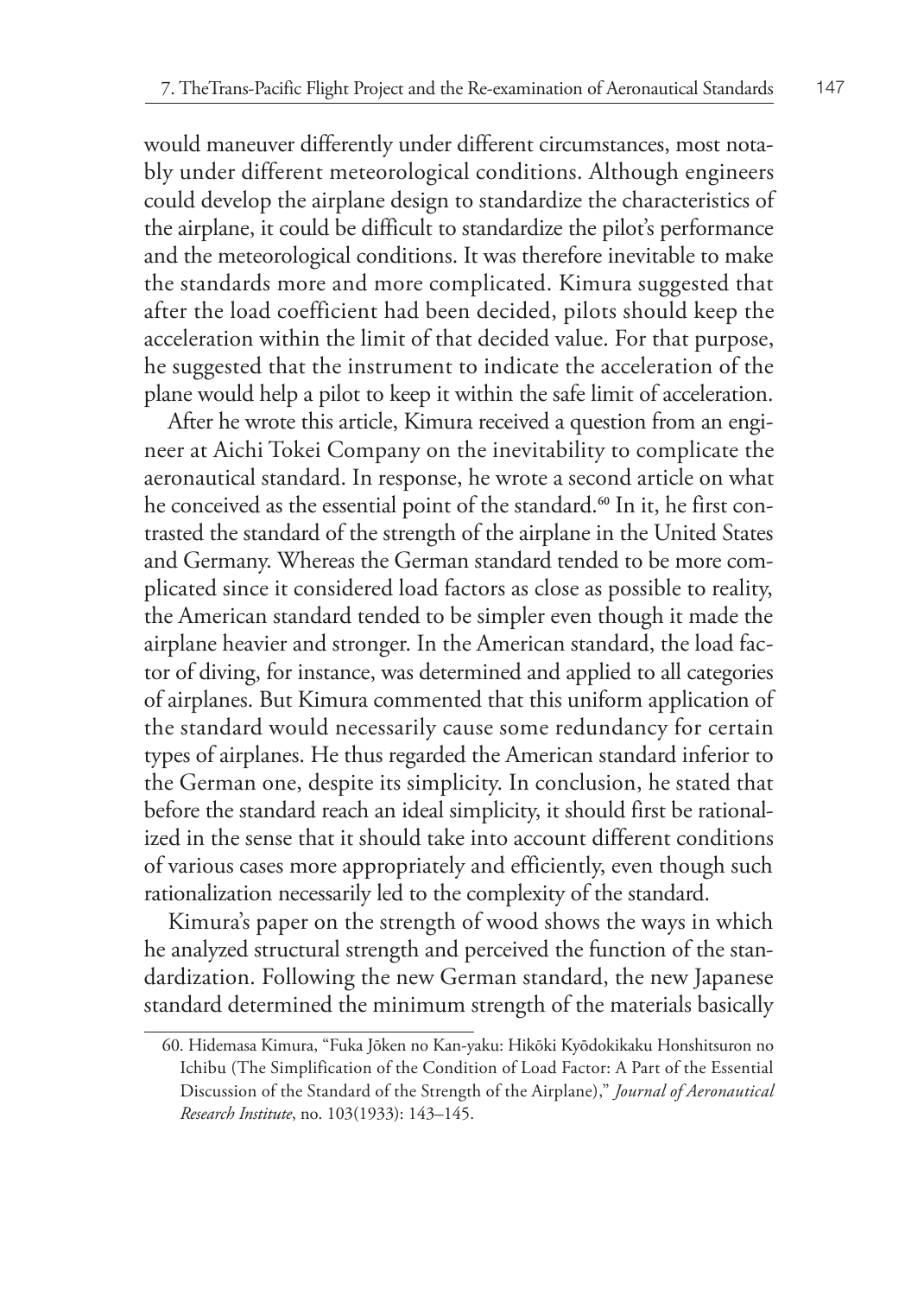by the limit of elasticity of the materials. Metals and woods have elasticity, and conform to the Hooke's law up to some point called the limit of proportionality. There were, however, another method to determine the limit of elasticity. It was to measure the remaining deformation, the amount of deformation which did not disappear even after the applied force was returned to zero. The new German standard designated that the strength of all materials be the force causing a remaining deformation to be 0.02 percent of the total length of the tested material. The Japanese standard established in July 1932 designated, in a slightly different way, that the strength be the force causing the remaining deformation to be 2 percent of the total deformation of the material. Referring to the possibility of other candidates for the definition of the elastic limit, Kimura concluded from this investigation that it was difficult to determine which point was to be defined as the elastic limit, and that they should check whether these candidate definitions could work well in actual design practice. The standards were after all decided by the convention of the authoritative committee. Kimura considered that engineers should take into account this conventionality of standards in applying them to actual design practice.

# *6. Kōkenki and A26 as the A.R.I.'s Follow-up Projects*

In 1932, the A.R.I. decided to be engaged in the project of the design and construction of an airplane to make a world record of longest distance. The story of the development of this airplane named "Kōkenki," meaning the airplane of A.R.I., has been recounted in the recently published book by one of the then A.R.I. members, Kiyoshi Tomizuka.**61** Tomizuka states that the origin of the Kōkenki project

<sup>61.</sup> Kiyoshi Tomizuka, *Kōkenki: Sekai Kiroku Juritsu eno Michi* (*The Airplane of the Aeronautical Research Institute*) (Tokyo: Miki Shobō, 1998). The book is based on the manuscript of Tomizuka Kiyoshi and its content is edited by Seiichi Awano who worked with Tomizuka at A.R.I. in prewar years. Nihon Kōku Gakujutsushi Iinkai, ed., *Tōdai Kōkūkenkyūjo Shisaku Chōkyoriki, Kōkenki* (*The Long Range Airplane of the Aeronautical Research Institute of Tokyo Imperial University, the Airplane of the A.R.I.*) (Tokyo: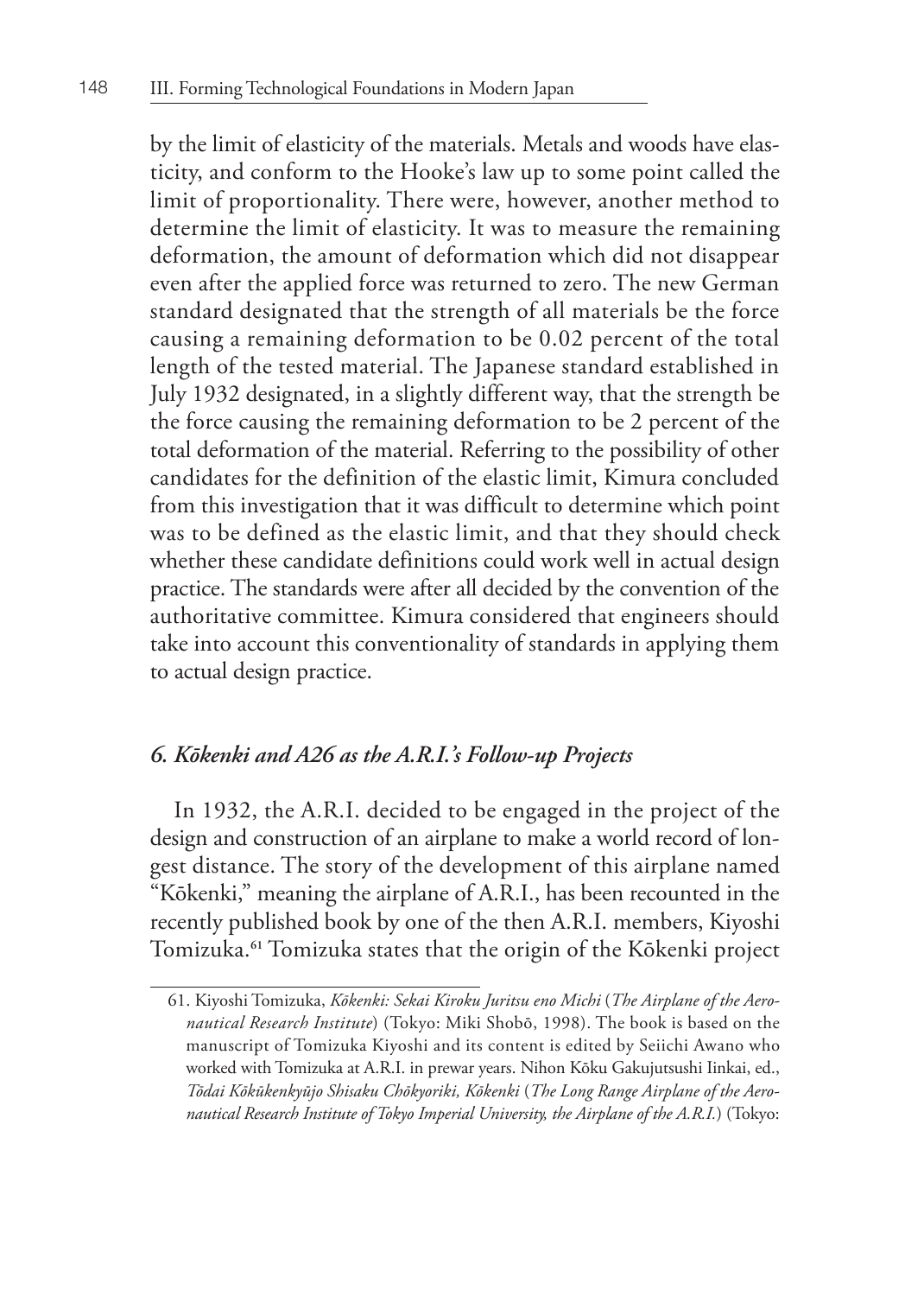derived from these two professors Iwamoto and Suhara. Both professors were involved with the previous trans-Pacific project by the Imperial Aeronautic Association, but Tomizuka does not mention the specific connection between the two project. A recollection of Mineo Yamamoto, another A.R.I. member, more explicitly states the motivational link between the two projects:

A.R.I. Professors Iwamoto and Suhara, who had worked as members of the Executive Committee of the Imperial Aeronautic Association for this trans-Pacific project, felt strongly their responsibility after the failure of Sakura, and, triggered by this, planned the development of a long range airplane. Together with A.R.I. Director Chuzaburo Shiba, they proposed the experimental construction of a long range airplane to the Ministry of Education. This became motivation for later developing Kōkenki and making the world record of the longest flight distance.**<sup>62</sup>**

As is recounted in this recollection, it is natural to assume that Iwamoto and Suhara became eager to construct a long range airplane and that they persuaded Shiba to pursue the project.

For the project of the development of a long range monoplane, the A.R.I. received 500,000 yen from the Ministry of Education. Kimura now as a formal associate of the A.R.I. was engaged in the project. In his autobiography, he refers to some criticisms raised on the project by university scholars and military officers: some stated that scholars without practical experiences could not construct such an airplane, and other that university professors should devote their energy to scholarly research. Whereas Kimura does not concretely describe such criticisms, Tomizuka provides a substantial account of the inside story. Tomizuka confesses in his book that younger members including himself in fact were opposed to this project. They even made a plea to new Director Koroku Wada that the project was illegitimate and difficult to be realized without modifications. Despite their criti-

Maruzen, 1999), reproduces technical documents with some historical accounts.

<sup>62.</sup> Yamamoto, "Recollection of Trans-Pacific Project," op.cit., p. 153.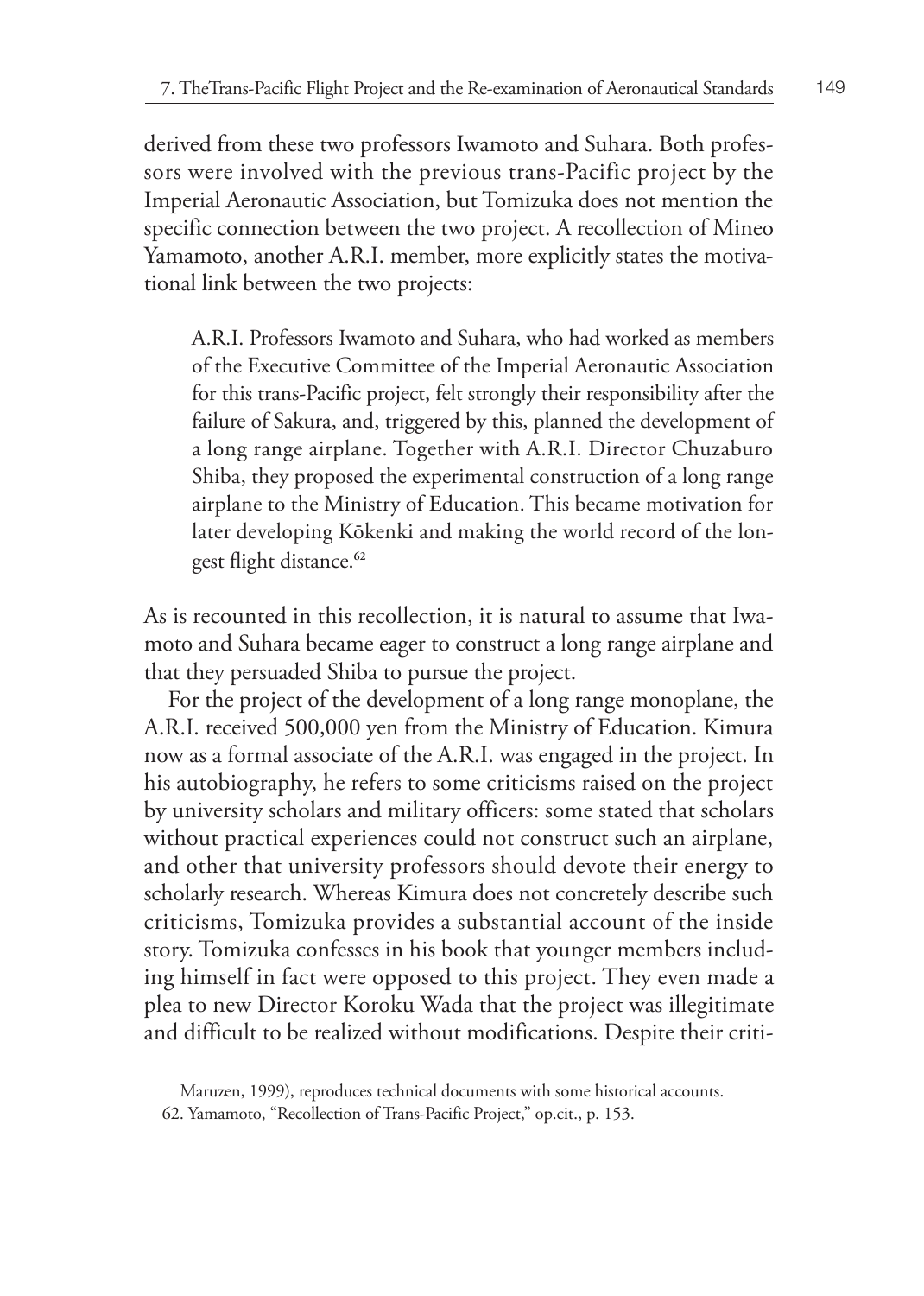cisms, the project started in the spring of 1934. Tomizuka briefly mentions about the process of the selection of the basic design of the airplane. Sakura made by Kawanishi was one of them, but the idea was rejected, because its performance was not as good as expected, and because Kawanishi was on the side of Navy whereas the A.R.I. had closer relationship with Army. A company which emerged at this selection process was Tokyo Gas Electric Company, which was making such products as automobile and airplane engines, and it agreed to manufacture the airplane designed by the A.R.I. The chief designer at the Tokyo Gas Electric was a former engineer at the French airplane manufacturing company, DeWoitine. Accordingly, the basic design of the planned airplane closely followed its monoplane, D33. The only notable difference between the two was to make the new airplane's gears retractable. The retractable gears became widely used during the 1930s. But when the A.R.I. plane was planned, they were not popular and the modeled DeWoitine D33 was without retractable gears, because its wings were too thin to hold them. Banri Hirotsu, who was in charge of the design and construction of this retractable gears, consulted American aeronautical journals, and adopted the design which used ropes to retract the gears. But this work turned out the bottleneck of the whole project. The retraction necessitated the complex mechanism owing to the already fixed design of the wing construction. Tomizuka discusses retrospectively that designers of other parts should have compromised for the sake of the gear designer so that the wing would have a enough space for the appropriate position. However, the work of the wing design had been already finished, and director Wada decided to do with the problem of gear design with minor modification without changing the already fixed wing design.

Tomizuka provides an adequate institutional analysis on the cause of this technological problem. For a large engineering project, it is necessary that the project leader should take an initiative to judge the total efficiency of the project as a system. The leader thus should have to order the decrease of efficiency of some components so as to increase the efficiency of other parts. However, the A.R.I. consisted of fairly independent departments, and the role of the director was no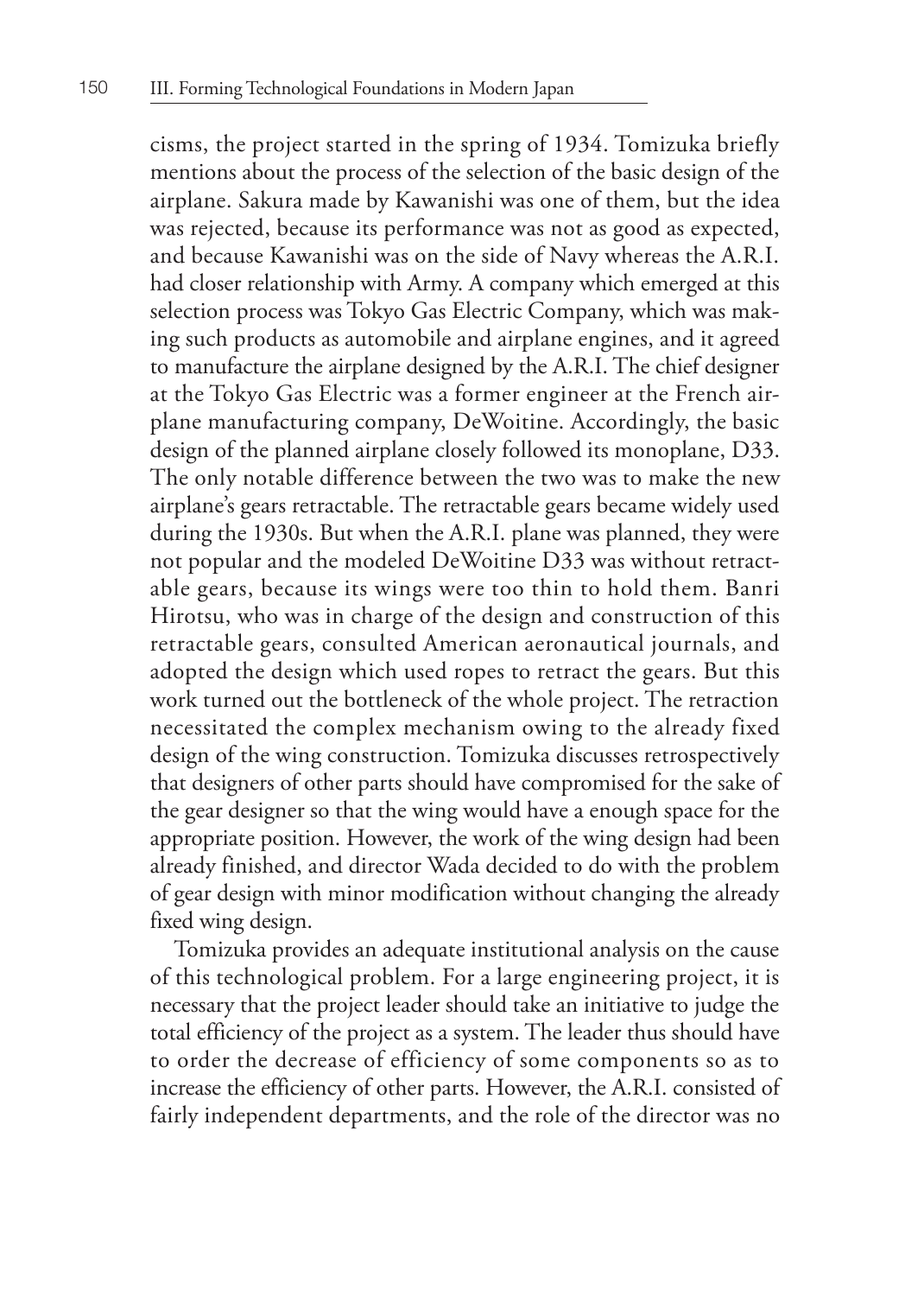more than a reconciliator when it came to the details of the component design. The problem of the retractable gears delayed the whole project one year. The initial construction of the airplane was completed and tested in April of 1937, but the retractable gears were immediately damaged. To redesign it, Tomizuka was called in and successfully redesigned. The complete airplane was thus made in December that year. Its flight was waited until May 1938 following advice of meteorologists. And on May 15, it attained the record of 11,651 km after its 63 hour flight.**<sup>63</sup>**

The success of Kōkenki was followed up, by the project of A26. In his autobiography, Kimura recalls that during the process of the performance test of the Kōkenki, he came up with many new ideas about further improvement of the design of this plane.**64** A few years later, Kimura's dream became realized. In 1940, the A.R.I. was approached by the Asahi Newspaper Company which proposed to develop and construct a long range airplane.**65** The A.R.I. responded affirmatively, and many of its members started to be involved with the new project. At the first meeting, President of the Asahi Newspaper Company stated that the proposed airplane, later named as A26 standing for Asahi and the first two digits of the year in the new century of the Japanese calendar, should have a cruising range of 15,000 km to fly from Tokyo to New York with 3 to 5 crew members.

Thirty five year old Kimura was responsible for designing important parts of the airplane. According to his autobiography, he considered that the aspect ratio of its wings was a key factor in designing the new airplane. The project was conducted by the two divisions of engineers working on the airplane body and the engine, and the division of the airplane body consisted several subcommittees including the basic design, propeller, structure, seat, material, and instruments.

<sup>63.</sup> The record was superseded by an Italian airplane next year. Takehiko Hasimoto, "Kōkenki," in Nihon Sangyo Gijutsushi Gakkai, ed., *Nihon Sangyo Gijutsushi Jiten* (*Encyclopedia of the History of Industrial Technology in Japan*) (Kyoto: Shibunkaku Shuppan, 2007): 248–249.

<sup>64.</sup> Kimura, *Hikōki Jinsei*, op.cit., p. 142.

<sup>65.</sup> On this project, see ibid., pp. 140–147, and Nihon Kōkū Gakujutsushi Iinkai ed., *Wagakuni Kōkū no Kiseki: Ken 3, A-26, Gasu Tābin* (*The Orbit of Japanese Aeronautics: Ken 3, A-26, and Gas Turbine*) (Tokyo: Maruzen, 1998), pp. 123–227.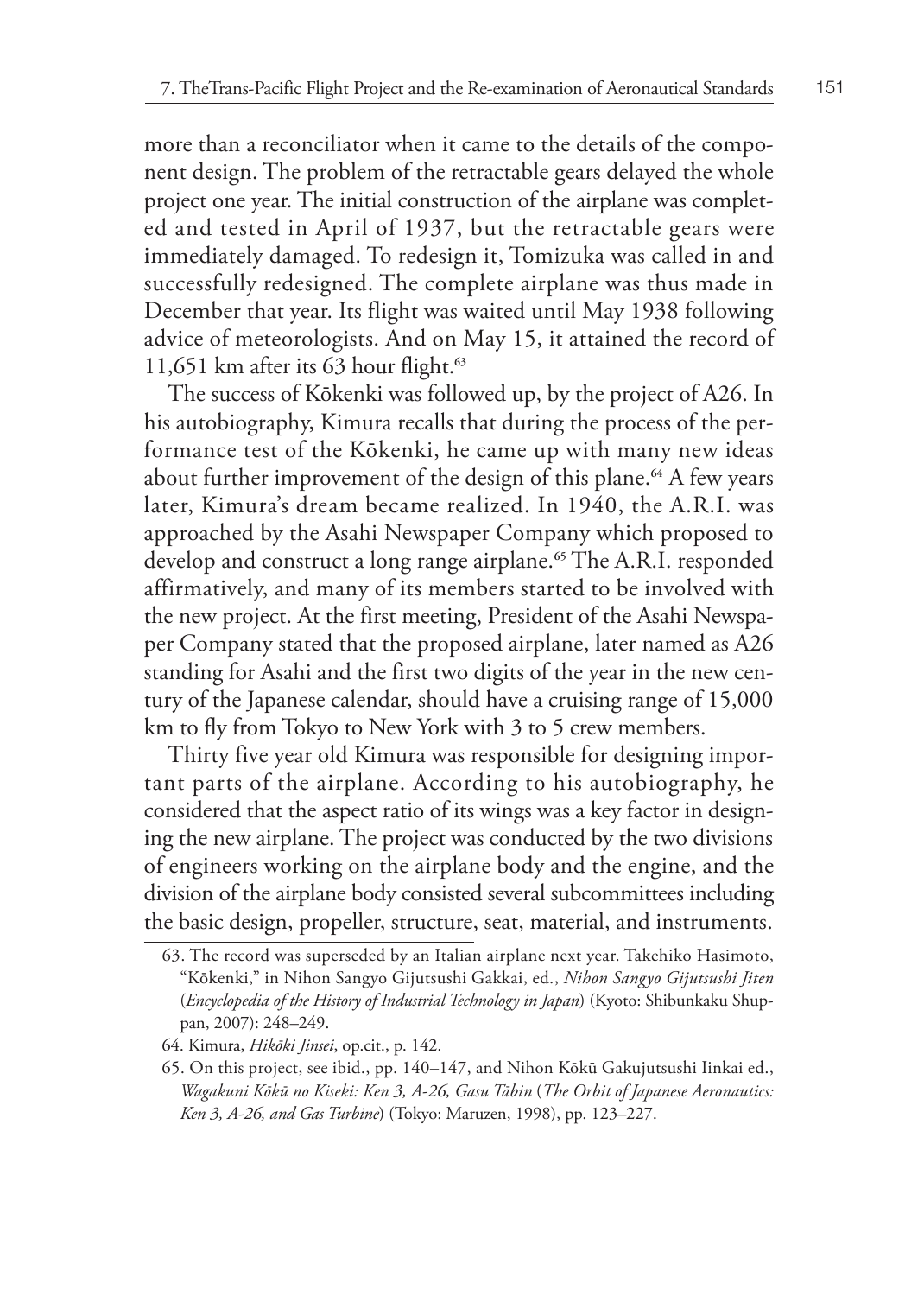Kimura participated all these subcommittees. At the divisional meeting of the airplane body, they discussed the appropriate aspect ratio and decided it to be 11 after the comparison between 10 and 13. For that decision, Kimura studied the function of the cruising range taking into account a variety of aerodynamic and structural factors and reached this conclusion.

As for the standard of the strength, it was discussed at a meeting of the division of the airplane body that the standard of the strength in principle was to follow the standard designated by the Aeronautical Council. But it also added that any inappropriate items in the official standard to be applied to the long range airplane should be investigated at the subcommittee of structure and modifications should be proposed.**66** The problem over the standard which had been crucial at the trans-Pacific project was in a sense built in as a constitutional factor in the project conducted at the A.R.I. For that, Kimura certainly should have played a crucial role.

#### *7. Conclusion*

I have shown above that though entirely forgotten from our memory, the trans-Pacific project of the Imperial Aeronautic Association after Lindbergh's success in trans-Atlantic flight developed into a national event, partly due to the successful effort of the propagation committee of the project as well as of editors of various national newspapers. It however did not become a historic event and quickly disappeared from pages of newspapers after the frustrating failure of the project. The constructed two airplanes for the project only showed poor performance, and the project was entirely halted.

Many historical accounts of this project blame the Aeronautical Bureau for its too rigid application of the newly established standard of airworthiness to these airplanes designed for special purpose. Kawanishi side claimed that their airplane should be able to make the

<sup>66.</sup> The minute of the first meeting of the Division of Airplane Body held on March 18, 1940. Ibid., p. 132.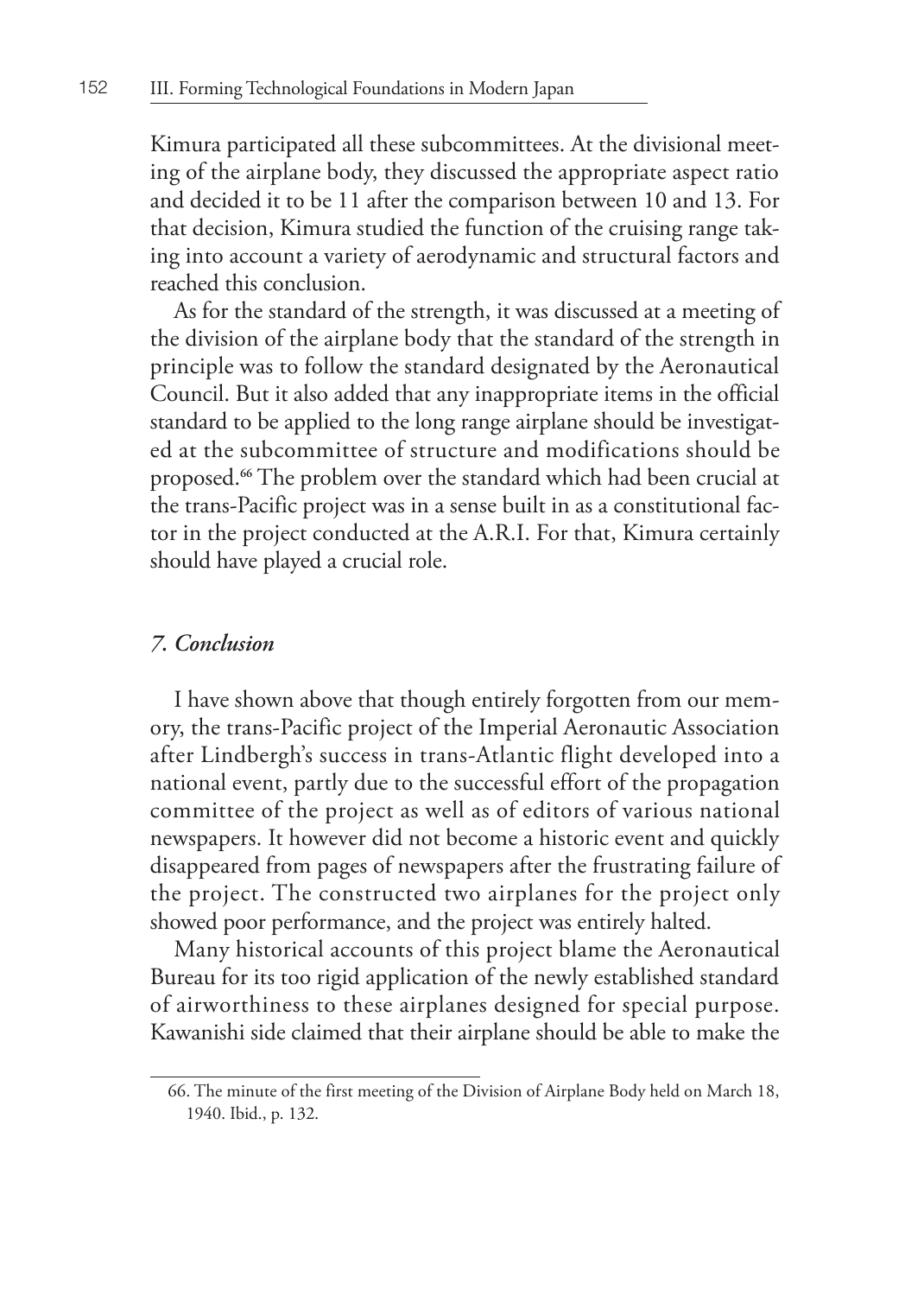flight at their calculated strength. Yamamoto at the A.R.I. more specifically recalls that the Bureau regarded the Kawanishi plane in the different category from the one usually allocated for special purpose planes. Consequently, the compromised planes gained their redundant weight and decreased their cruising range. However, close reading of newspaper clips tells us that the real story was not so simple as accounted by Yamamoto. At its initial test, the Aeronautical Bureau regarded the plane as the second category, and yet it concluded that the strength was below the standard. And later on the Executive Committee decided to register the plane initially as the first category, but apparently the Bureau refused to permit the change of its category despite the Committee's intention. Besides, we could say from the side of the Bureau that their members duly followed the recently established the aeronautical standard, and apply it strictly to the Kawanishi plane. Their conduct was ethical. It was so for sensible engineers, considering the possibility that the imperfect plane would have flown and disappeared over the Pacific, and the disastrous effect of such an accident on the recognition of Japanese engineering.

The crux of the problem centered around the standardization of the structural strength of the airplanes. Iwamoto and Kimura at the A.R.I. sharply realized the problem, and initiated the fundamental analysis of the engineering problems of the standardization. Kimura closely studied the newest German standard of airplane structure, and compared it with the American one. He concluded that the German one was more efficient though more complicated, while the American one was simpler but less efficient. He judged so, because he realized the fundamental conflict between standardization and individuality. Standardized airplanes cleared minimum safety standards, but necessarily had redundant performance in specific conditions. The consideration on these characteristics of the standard setting led to the selection of the German standard, and the new Japanese standard thus basically followed the German one.

Kármán who visited Kawanishi to assist its engineering work including the construction of its wind tunnel and the design of the propeller of Sakura, made a few comments on the Japanese characteristics of engineering work in his autobiography. He recalled an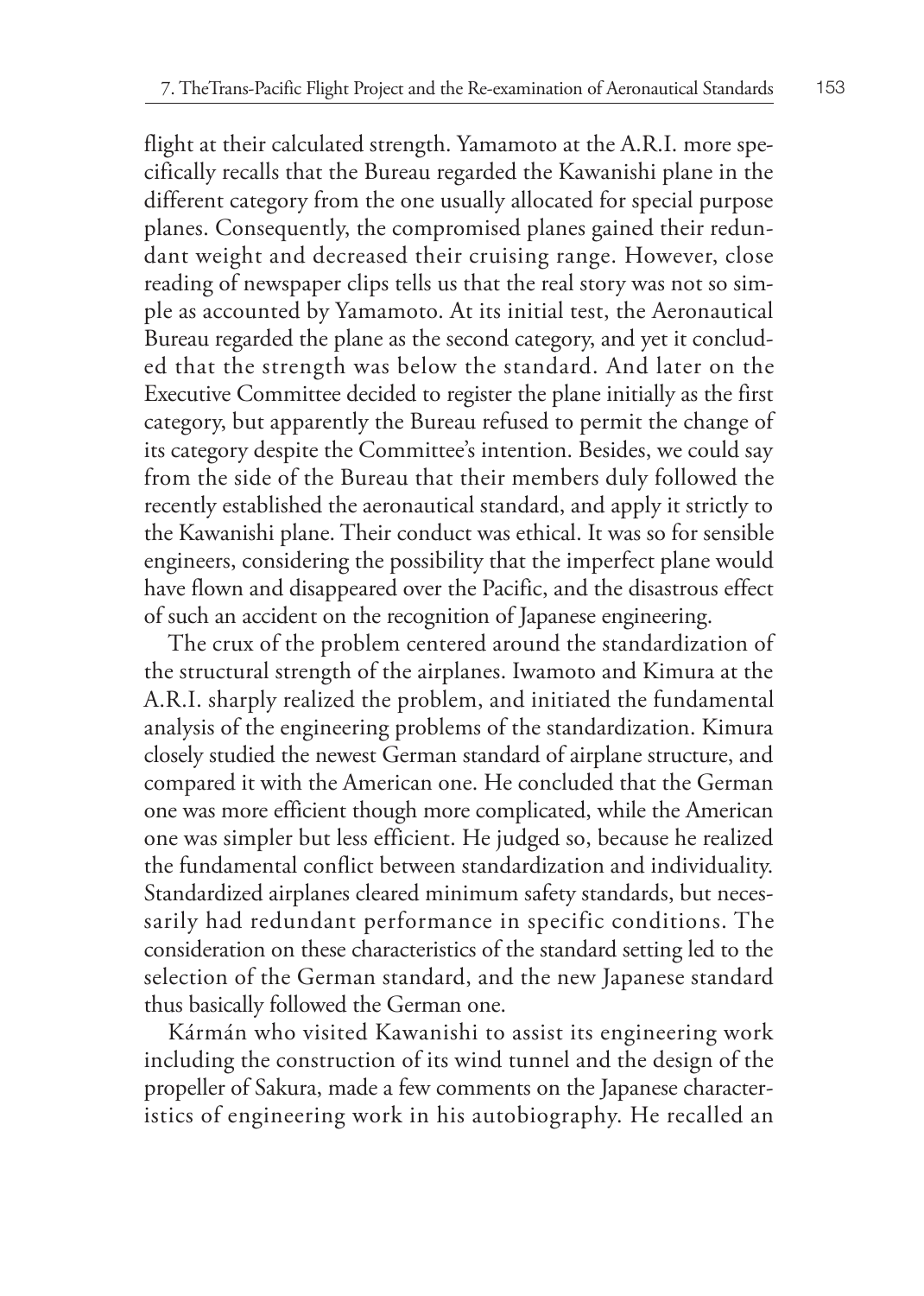episode at Kawanishi that its technicians followed what was designated on Kármán's drawing so exactly that the constructed apparatus became useless having the two holes which did not meet. Realizing this Japanese tendency of the "slavish imitation," he stated he came to emphasize the importance of originality while in Japan. At its footnote, he added a comment after the war he witnessed the good performance of the Zero:

Japan's reputation for copying the designs of other nations led a number of foreigners to conclude that Japan would never be a firstrate power in the air. But Japan startled the world when she unveiled the Zero, an excellent fighter plane in World War II. The result was the discovery that Japan had learned not to copy slavishly but to select the best aspects for imitation. So while I urged the Japanese to do original work when I was there, and I think this was the correct approach for them, I must admit now that talent for copying sometimes can lead to surprisingly good results.**<sup>67</sup>**

Kimura at the A.R.I investigated the standard of airworthiness precisely as Kármán characterized Japanese engineering in this footnote. He compared and examined German and American standards, and selected the German one to follow closely in order to develop the Japanese original standard. Although the selection was reasonable on the standpoint of making higher performance airplane, it would be possible to point out that the selection of complex standard made it more difficult to attain mass producing manufacturing system in Japanese aircraft industry.

Based on these experiences, the A.R.I. succeeded in making two long range airplanes in the 1930s and the 1940s. The A26 plane was originally designed to fly from Tokyo to New York over the Pacific Ocean, but was unable to do so because its construction was not completed until a year after the Japanese attack on the Pearl Harbor. Its aim to attain friendship between the two countries was unrealized due to the war.

<sup>67.</sup> Kármán, op.cit., p. 132.